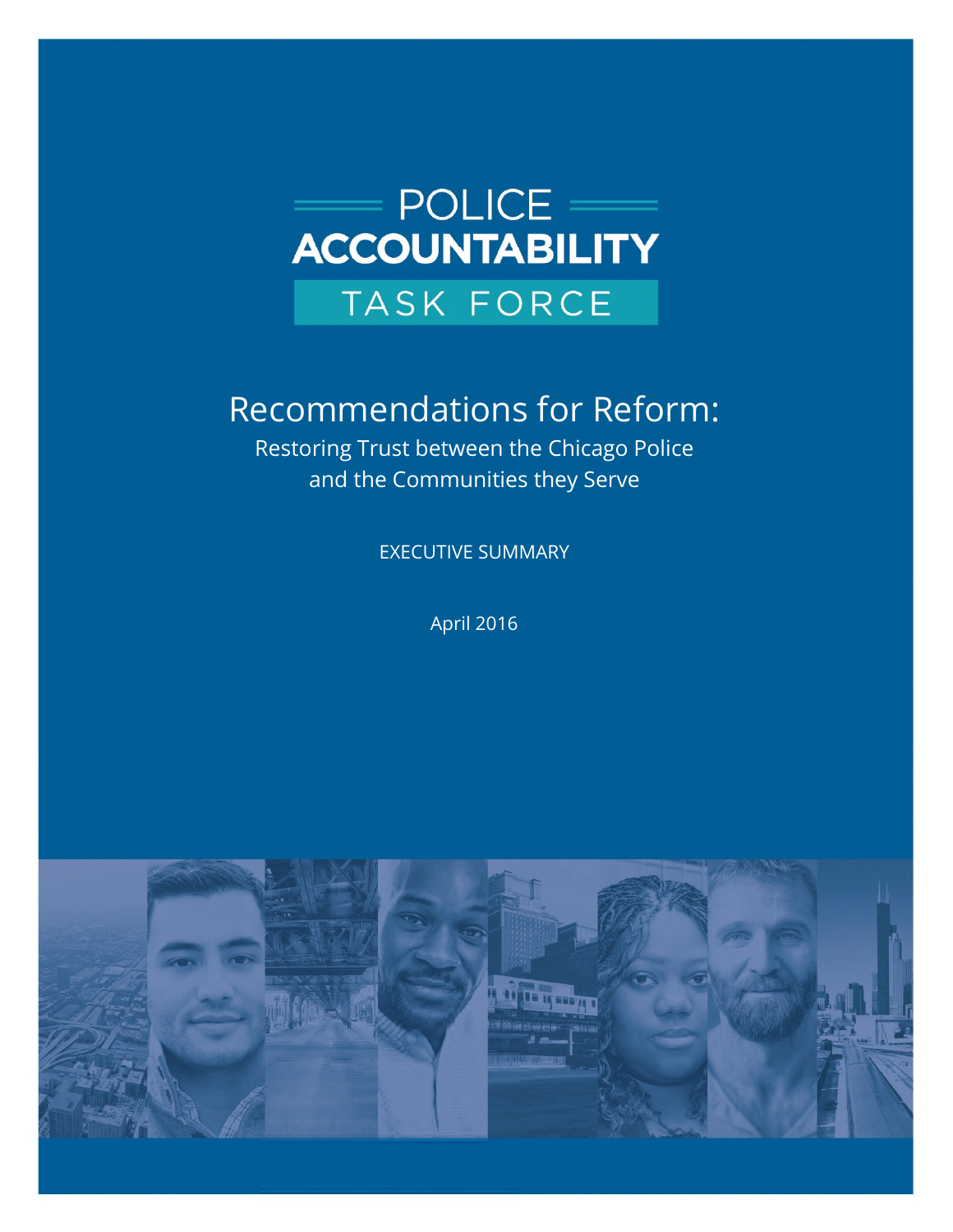## *"The police need to know who they work for – the community. The authority that they have belongs to the people."[1](#page-20-0)*

#### **A painful but necessary reckoning is upon us. That is what these times demand.**

The Police Accountability Task Force arose amidst a significant and historic public outcry. The outcry brought people into the streets, on social media and on other venues to say in a very clear voice that they had reached a breaking point with the entire local law enforcement infrastructure. People were and are demanding accountability and real and lasting change. The outcry was not localized in any particular neighborhood or demographic, although communities of color and those ravaged by crime added some of the most poignant commentary.

The Task Force immediately understood that one of our most important responsibilities was to actively seek out, listen and respond to voices from all over Chicago who had much to say about their personal and often painful experiences with the Chicago Police Department ("CPD"), the Independent Police Review Authority ("IPRA") and other parts of the local policing infrastructure, as well as their frustrations and lack of confidence in political actors. What we have heard has been humbling. As we dug deeper into the complaints of so many about the callous and disrespectful way in which they had been treated by some officers, we also understood that we had an important duty to lay bare the systemic and sanctioned practices that led to the deaths of fellow citizens and the deprivation of the rights of so many others. We have borne witness to many hard truths which have profound and lasting impacts on the lives and hopes of individuals and communities. Our recommendations are intended to be responsive to the people, empower the people and to specifically identify a range of changes that are essential to building trust, accountability and lasting change.

As part of our work, the Task Force heard from many current and former CPD officers who are dedicated public servants, committed to performing their duties lawfully and making Chicago a safer place for all of its residents. Serving as a police officer is a challenging and often dangerous job. The police face an increasingly daunting challenge in crime fighting. Illegal guns flood the streets of the same neighborhoods that are devastated by crime, poverty and unemployment. We as a society cannot expect the police to cure every ill in Chicago's neighborhoods. Yet we put significant pressure on them to solve and prevent crime, as well as to address the manifestations of a number of other daunting social and economic challenges beyond their charge and capacity to manage, let alone solve. Still, a keen appreciation of and sensitivity to these broader issues is critical to effective law enforcement and positive community-police relations.

The findings and recommendations in this report are not meant to disregard or undervalue the efforts of the many dedicated CPD officers who show up to work every day to serve and protect the community. The challenge is creating a partnership between the police and the community that is premised upon respect and recognizes that our collective fates are very much intertwined. Simply put, a more professional, engaged and respectful police force benefits us all. We cannot and have not shied away from identifying systemic problems or challenges that undermine the efforts of those officers who are sincerely committed to doing their jobs the right way. To be sure, individual officers must own responsibility for not merely their actions each day, but also the reverberating and sometimes corrosive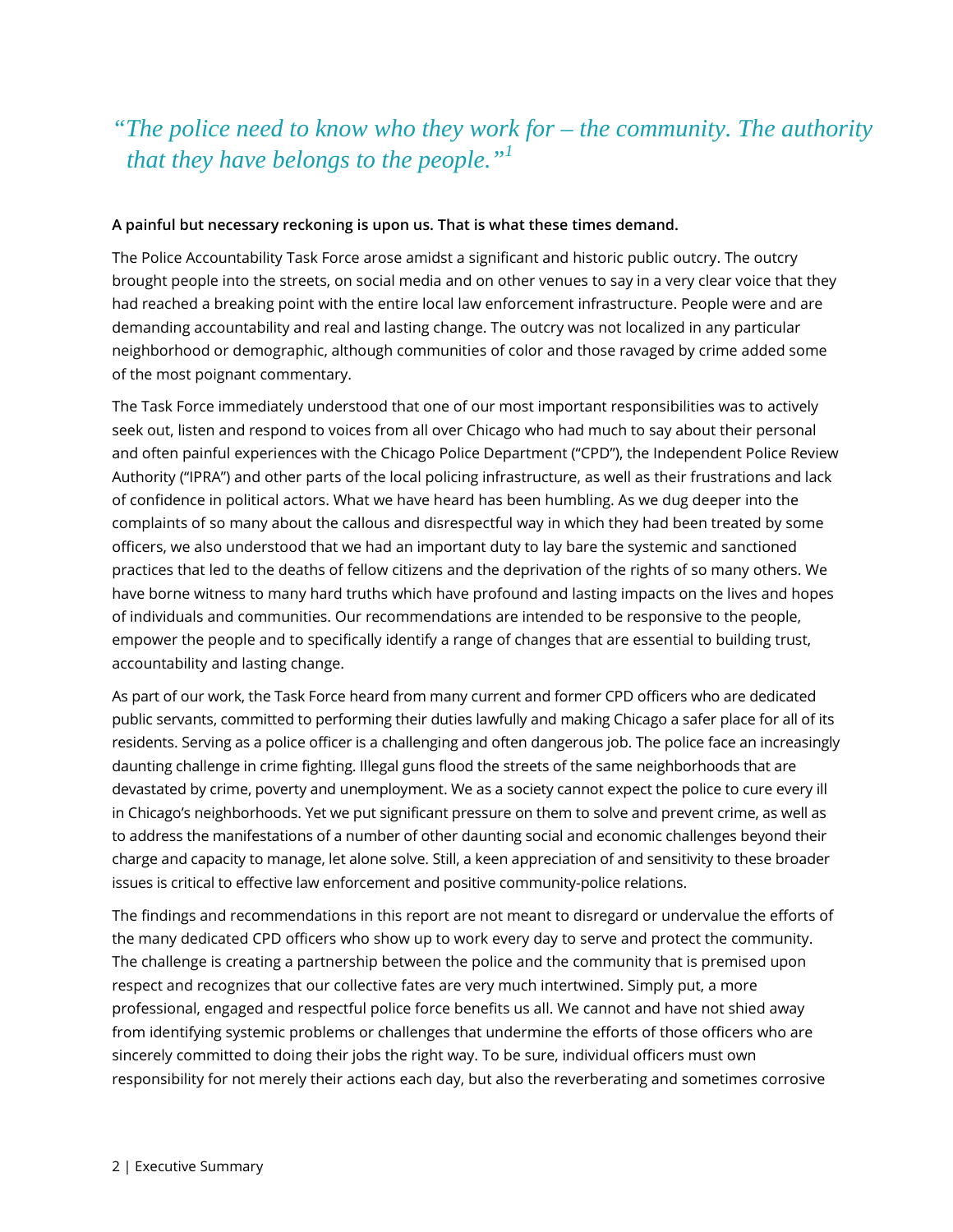and lingering effect of those actions on citizens. And ultimately, the responsibility for setting the correct course lies with CPD leadership itself.

The City and in particular CPD would do well to embrace the necessary changes to address the systemic problems in CPD and not simply hope that this storm will pass. It will not and ignoring this opportunity will exacerbate an already volatile set of circumstances. CPD in particular must face the problems in order to fix them.

## The Tipping Point

On the night of October 21, 2014, the too short and very tragic life of Laquan McDonald ended when Chicago Police Officer Jason Van Dyke shot him. One of the last officers to arrive at the scene of a call about someone damaging cars, Van Dyke came out of his vehicle, gun raised and immediately fired off 16 shots. The first shot hit McDonald and he immediately fell to the ground. While he lay motionless, Van Dyke continued to unload his clip, firing 16 shots in all into McDonald's body. All of this was captured on police videotape.

Initial reports of the shooting were superficial and false. The false narrative about the shooting originated with comments from the scene by former Fraternal Order of Police spokesperson, Pat Camden. Camden claimed to reporters that:

*"Officers got out of their car and began approaching McDonald, again telling him to drop the knife." "The boy lunged at police, and one of the officers opened fire."[2](#page-20-1)*

*"[O]fficers were forced to defend themselves."[3](#page-20-2)*

*"[McDonald] is a very serious threat to the officers, and he leaves them no choice at that point but to defend themselves."[4](#page-20-3)*

The next day CPD put out a statement that said McDonald "refused to comply with orders to drop the knife and continued to approach the officers." Camden later acknowledged to the Washington Post that his information was *"hearsay, . . . basically." "I have no idea where it came from. It was being told to me after it was told to somebody else who was told by another person, and this was two hours after the incident."*[5](#page-20-4)

Also, other on-scene officers repeated the same false narrative. These officers uniformly said that McDonald posed an imminent threat immediately before Van Dyke shot him:<sup>[6](#page-20-5)</sup>

## *From P.O. Jason Van Dyke:*

*"McDonald was holding the knife in his right hand, in an underhand grip, with the blade pointed forward. He was swinging the knife in an aggressive, exaggerated manner. Van Dyke ordered McDonald to 'Drop the knife!' multiple times. McDonald ignored Van Dyke's verbal direction to drop the knife and continued to advance toward Van Dyke. When McDonald got to within 10 to 15 feet of Officer Van Dyke, McDonald looked toward Van Dyke. McDonald raised the knife across his chest and over his shoulder, pointing the knife at Van Dyke. Van Dyke believed McDonald was attacking Van Dyke with the knife, and attempting to kill Van Dyke. In defense of his life, Van Dyke backpedaled and fired his handgun at McDonald, to stop the attack. McDonald fell to the ground but continued to move and continued to grasp the knife,*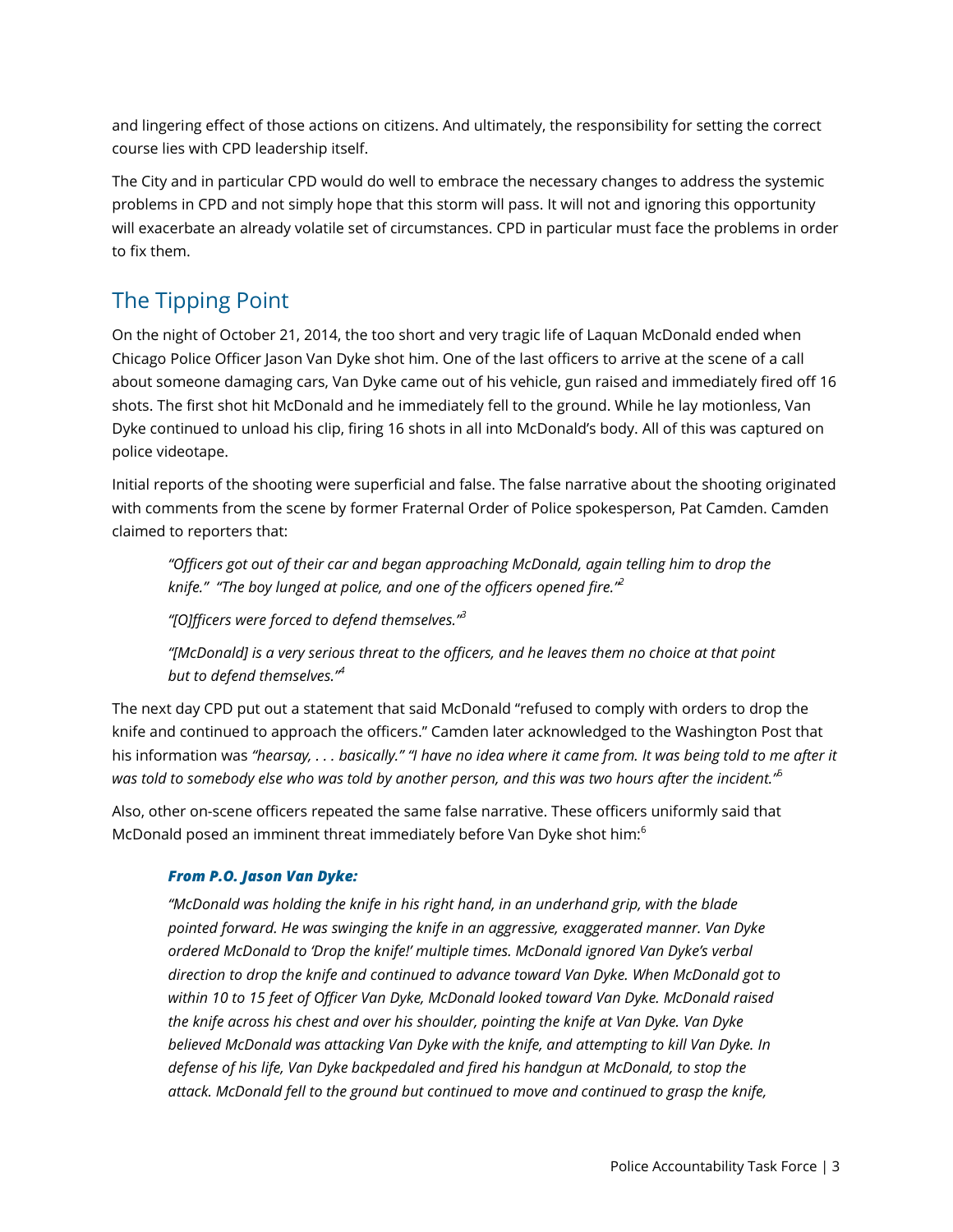*refusing to let go of it. Van Dyke continued to fire his weapon at McDonald as McDonald was on the ground, as McDonald appeared to be attempting to get up, all the while continuing to point the knife at Van Dyke."*

#### *From P.O. Joseph Walsh, Van Dyke's partner:*

*"Walsh ordered McDonald to 'Drop the knife!' multiple times as McDonald approached the officers…. McDonald ignored the verbal direction given by both Walsh and Officer Van Dyke, and continued to advance toward the officers. When McDonald got to within 12 to 15 feet of the officers he swung the knife toward the officers in an aggressive manner. Van Dyke opened fire with his handgun and McDonald fell to the ground. Van Dyke continued firing his weapon at McDonald as McDonald continued moving on the ground, attempting to get up, while still armed with the knife…. Officer Walsh said he believed McDonald was attacking Walsh and Officer Van Dyke with the knife and attempting to kill them when the shots were fired."*

#### *From P.O. Dora Fontaine:*

*"Fontaine heard the officers repeatedly order McDonald to 'Drop the knife!' McDonald ignored the verbal direction and instead, raised his right arm toward Officer Van Dyke, as if attacking Van Dyke. At this time Van Dyke fired multiple shots from his handgun, until McDonald fell to the ground and stopped moving his right arm and hand, which still grasped the knife."*

#### *From P.O. Ricardo Viramontes:*

*"Viramontes heard Officer Jason Van Dyke repeatedly order McDonald to 'Drop the knife!' McDonald ignored the verbal direction and turned toward Van Dyke and his partner, Officer Joseph Walsh. At this time Van Dyke fired multiple shots from his handgun. McDonald fell to the ground but continued to move, attempting to get back up, with the knife still in his hand."*

#### *From P.O. Daphne Sebastian:*

*"Officers Joseph Walsh and Jason Van Dyke exited their vehicle and drew their handguns. McDonald turned toward the two officers and continued to wave the knife. Sebastian heard the officers repeatedly order McDonald to 'Drop the knife!' McDonald ignored the verbal directions and continued to advance on the officers, waving the knife. Officer Sebastian heard multiple gunshots and McDonald fell to the ground, where he continued to move. Sebastian did not know who fired the shots…."[7](#page-20-6)*

IPRA referred the investigation of the shooting to the Cook County State's Attorney in November 2014. Thereafter, by early December 2014, the case had been referred to the U.S. Attorney's Office and the Federal Bureau of Investigation. The federal grand jury investigation remains pending.

Not until thirteen months later—after a pitched legal battle doggedly pursued by local investigative journalists resulted in the court-ordered release of the dash-cam video of the shooting—did the public learn the truth: McDonald made no movements toward any officers at the time Van Dyke fired the first shot, and McDonald certainly did not lunge or otherwise make any threatening movements. The truth is that at the time Van Dyke fired the first of 16 shots, Laquan McDonald posed no immediate threat to anyone.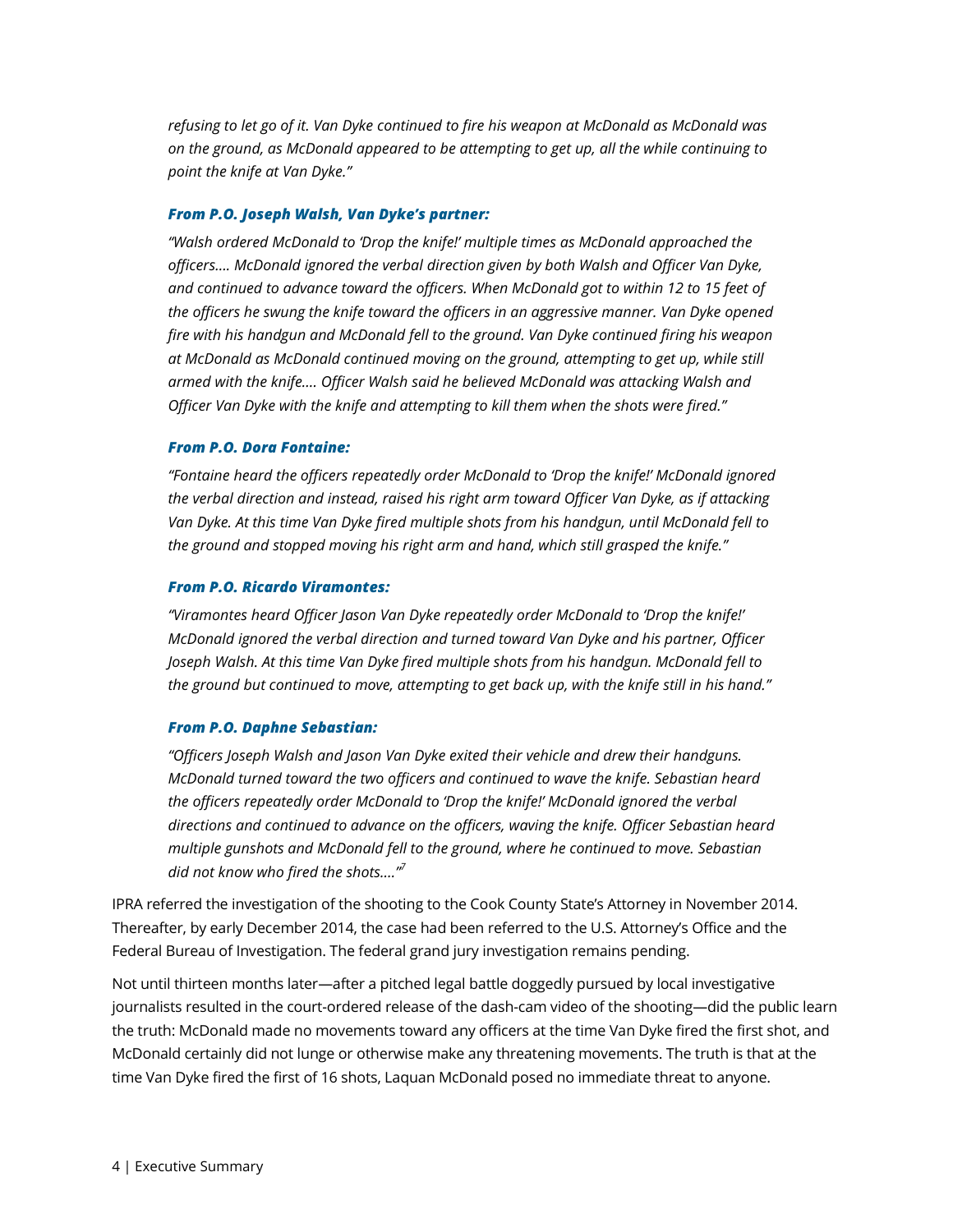The civic outrage that followed gave voice to long-simmering anger not just about McDonald, but the deaths of others at the hands of the police, including Rekia Boyd, Ronald Johnson and, more recently, Quintonio LeGrier, Betty Jones and Philip Coleman. The deaths of numerous men and women of color whose lives came to an end solely because of an encounter with CPD became an important rallying cry. That outrage exposed deep and longstanding fault lines between black and Latino communities on the one hand and the police on the other arising from police shootings to be sure, but also about daily, pervasive transgressions that prevent people of all ages, races, ethnicities and gender across Chicago from having basic freedom of movement in their own neighborhoods. Stopped without justification, verbally and physically abused, and in some instances arrested, and then detained without counsel—that is what we heard about over and over again. Many of those voices came from young people who are on the frontlines of daily encounters with the police whether on the streets or in schools. Far too many of our residents are at daily risk of being caught up in a cycle of policing that deprives them of their basic human rights.

McDonald's shooting became the tipping point for long-simmering community anger. The videotape was painful, horrific and illuminating in ways that irrefutably exemplified what those in communities of color have long said, and shocked and stirred the conscience of those in other neighborhoods. The videotape itself, the initial official reaction, which but for the efforts of the journalist community likely would have relegated McDonald's death to less than a footnote in the over 400 police-involved shootings of citizens since 2008, coupled with the 13-month delay in the release of the videotape—all underscored and exposed systemic institutional failures going back decades that can no longer be ignored. These failures manifest themselves in various ways:

- Death and Injury at the Hands of the Police
- Random But Pervasive Physical and Verbal Abuse By the Police
- Deprivation of Basic Human and Constitutional Rights
- Lack of Individual and Systemic Accountability

## The Work of the Police Accountability Task Force

This moment that we are in requires each of us to ask difficult but necessary questions. Questions that reject the status quo, the accepted way of doing business, and which look beyond an individual incident to the larger systemic policies, practices and procedures that spawn, support and protect the kind of corrosive behavior played out every day by the police on the streets.

The Task Force took on this challenge. We heard the chorus of voices from all over Chicago who demanded answers, accountability and change. In conducting our work, the Task Force has been guided by a mission adopted early on:

**To lay the foundation for the rejuvenation of trust between the police and the communities they serve by facing hard truths and creating a roadmap for real and lasting transparency, respectful engagement, accountability and change.**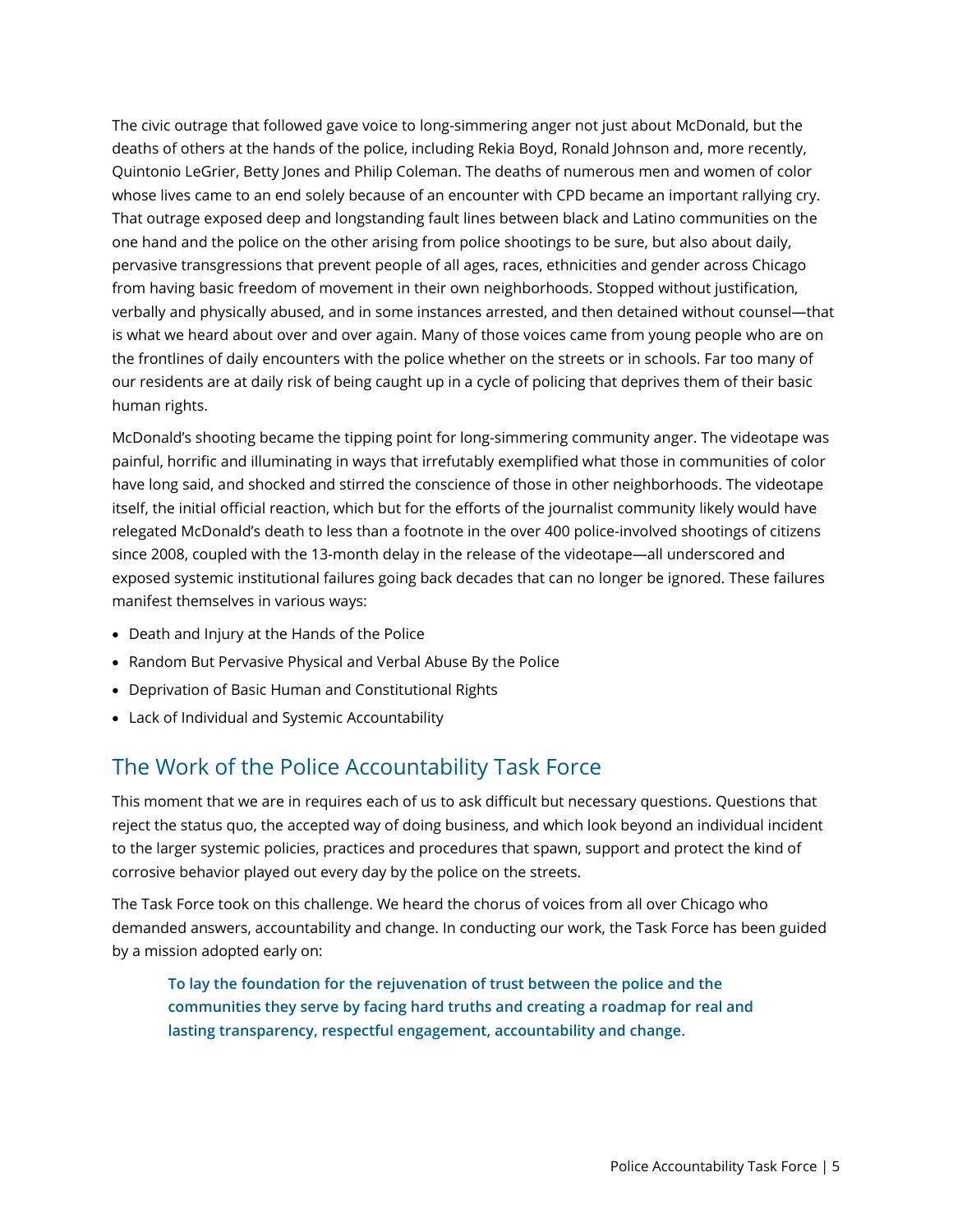The Task Force formed five Working Groups consisting of people from all over Chicago to address the following topics:

**Community Relations**, focusing on the need to bridge the gulf in relations between the police and the communities they serve, beginning with a review of the CPD's policies, procedures and practices with respect to addressing racism and racial bias, training, community policing, protecting human and civil rights and accountability and transparency.

**Legal Oversight & Accountability**, examining impediments to true accountability in the legal infrastructure, such as state statutes, collective bargaining agreements, general orders and other policies and procedures, and comparing Chicago's police oversight system with national best practices and models in other cities.

**Early Intervention & Personnel Concerns**, designing a personnel management system that identifies, rewards and models exemplary conduct while flagging problem behaviors and intervening at the earliest possible stage.

**De-Escalation**, addressing how police officers should de-escalate situations to minimize the use of force, including de-escalation and related issues where officers encounter citizens experiencing mental health crises.

**Video Release Policies**, developing a commonsense policy for the release of video, audio and other evidence related to serious police actions that balances the public's right to know with law enforcement's need to investigate these incidents without compromising critical evidence.

The Working Groups were made up of a broad and diverse range of 46 Chicagoans that included professionals and subject matter experts, such as those in police training, civil rights and mental health, as well as elected officials, faith leaders and community activists. $^8$  $^8$  The collective and individual contributions have been significant and have enriched the work in innumerable ways. Through its Working Groups, the Task Force conducted more than 100 discussions with organizations and individuals with subject matter expertise, experience and relevant information and perspectives to share. $^9$  $^9$  These conversations included current and former CPD officers and supervisors, police and other government officials in other cities, judges and civil rights lawyers, professors, researchers and community activists.<sup>[10](#page-20-9)</sup>

The Task Force is deeply grateful to all those who participated in this process. The voices of those who joined us in interviews and discussions, sent comments, letters and position papers, and turned out at community forums provided the foundation for this work.

## Community Engagement

Based on the belief that real and lasting change is possible only when the people most affected by policing have a voice, community engagement was central to our work. In order to lay the foundation for building trust between the police and the communities they serve, the Task Force engaged in a robust community engagement process. That process included:

- Community members as active participants in our Working Groups.
- Individual and small group discussions with subject matter experts.
- Four community forums for residents to speak directly with the Task Force.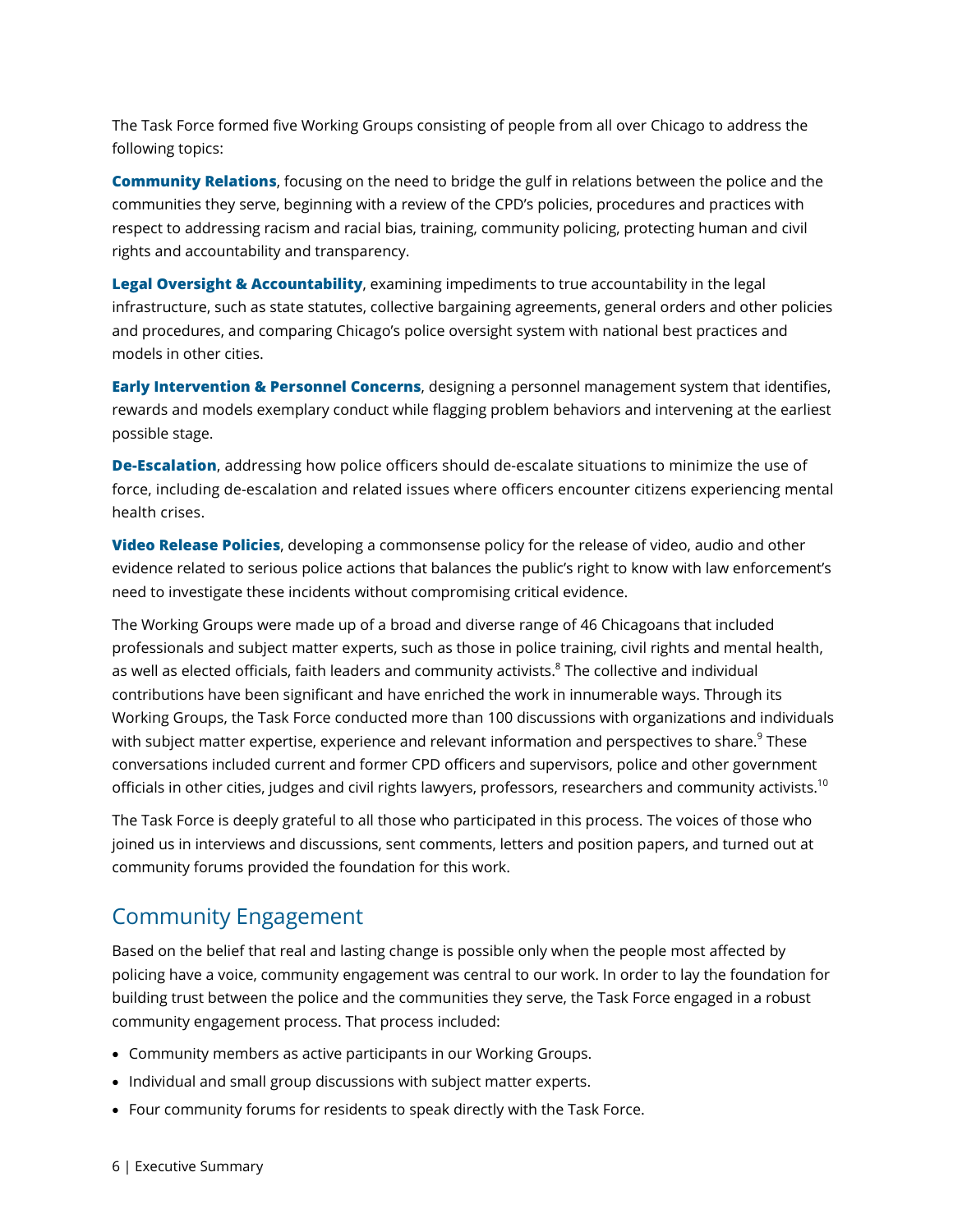• Reading comments submitted by mail, through the website, by social media and at the forums. The forums took place on the West, South, and North Sides and in Pilsen and were attended by over 750 residents. In planning the forums, the Task Force reached out to 95 community groups, 63 elected officials and 83 religious institutions. We also hosted three youth forums with high school students from throughout the City and discussed their perspectives on interactions with the police, both in their schools and in their neighborhoods.

## How did we get to this point? Some Overarching Findings.

## *"If you are not severely and wholeheartedly dealing with racism, you are not going to get to the bottom of this issue."[11](#page-20-10)*

We arrived at this point in part because of racism.

We arrived at this point because of a mentality in CPD that the ends justify the means.

We arrived at this point because of a failure to make accountability a core value and imperative within CPD. We arrived at this point because of a significant underinvestment in human capital.

### **RACISM**

The Task Force heard over and over again from a range of voices, particularly from African-Americans, that some CPD officers are racist, have no respect for the lives and experiences of people of color and approach every encounter with people of color as if the person, regardless of age, gender or circumstance, is a criminal. Some people do not feel safe in any encounter with the police. Some do not feel like they have the ability to walk in their neighborhoods or drive in their cars without being aggressively confronted by the police. The consistent theme of these deeply-held beliefs came from a significant cross-section of people: men and women, young, middle-aged and older, doctors, lawyers, teachers and other professionals, students, and everyday workers. Regardless of the demographic, people of color loudly expressed their outrage about how they are treated by the police.

These encounters leave an indelible mark. Long after the officer moves on to chase the next call or make the next stop, the citizen involved remains affected and if the encounter involved physical or verbal aggression, even if there was no arrest, there is a lasting, negative effect.

The linkage between racism and CPD did not just bubble up in the aftermath of the release of the McDonald video. Racism and maltreatment at the hands of the police have been consistent complaints from communities of color for decades. And there have been many significant flashpoints over the years—the killing of Fred Hampton (1960s), the Metcalfe hearings (1970s), federal court findings of a pattern and practice of discriminatory hiring (1970s), Jon Burge and his midnight crew (1970s to 1990s), widespread disorderly conduct arrests (1980s), the unconstitutional gang loitering ordinance (1990s), widespread use of investigatory stops and frisks (2000s) and other points. False arrests, coerced confessions and wrongful convictions are also a part of this history. Lives lost and countless more damaged. These events and others mark a long, sad history of death, false imprisonment, physical and verbal abuse and general discontent about police actions in neighborhoods of color.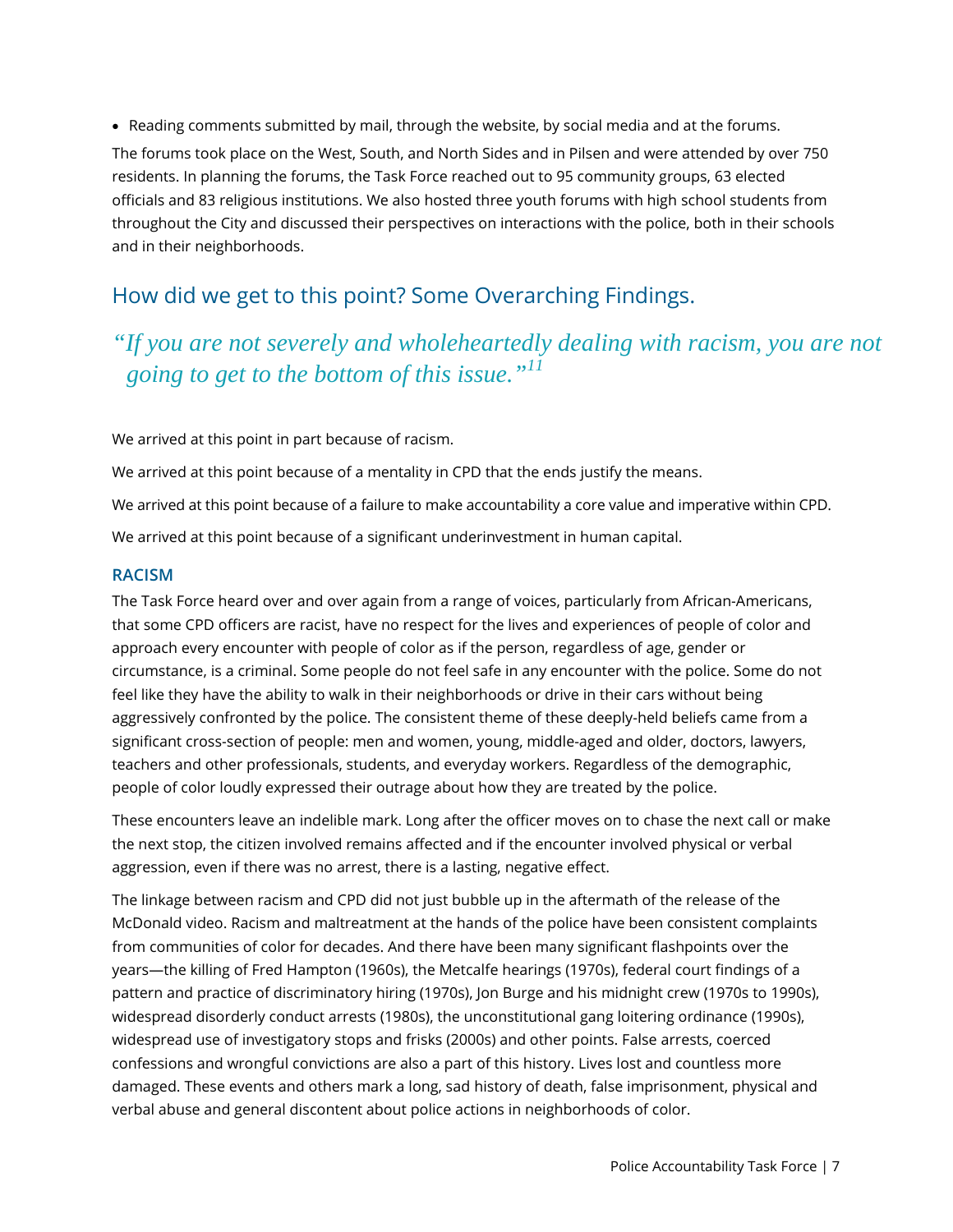### **THE ENDS JUSTIFYING THE MEANS**

There are too many neighborhoods in Chicago that are devastated by crime and abject poverty. In those areas, aside from a recommitment to investments in jobs, education and many other important community anchors, those residents need the protection of the police. However, CPD's own data and other information strongly suggests that CDP's response to the violence is not sufficiently imbued with Constitutional policing tactics and is also comparatively void of actual procedural and restorative justice in the day-to-day encounters between the police and citizens.

CPD's own data gives validity to the widely held belief the police have no regard for the sanctity of life when it comes to people of color.

#### **Police Officers Shoot African-Americans At Alarming**

Rates: Of the 404 shootings between 2008-2015:<sup>[12](#page-20-11)</sup>

- 74% or 299 African Americans were hit or killed by police officers, as compared with
- 14% or 55 Hispanics;
- 8% or 33 Whites; and
- 0.25% Asians.

For perspective, citywide, Chicago is almost evenly split by race among whites (31.7%), blacks (32.9%) and Hispanics (28.9%). $13$ 

**Police Officers Disproportionately Use Tasers Against African-Americans:** Of the 1,886 taser discharges by CPD between 2012 and 2015, African-Americans were the target of those discharges at a very high rate<sup>[14](#page-20-13)</sup>:

- 76% or 1,435 African-Americans were shot with tasers;
- 13% or 254 Hispanics;
- 8% or 144 Whites; and
- 0.21% or 4 Asians.



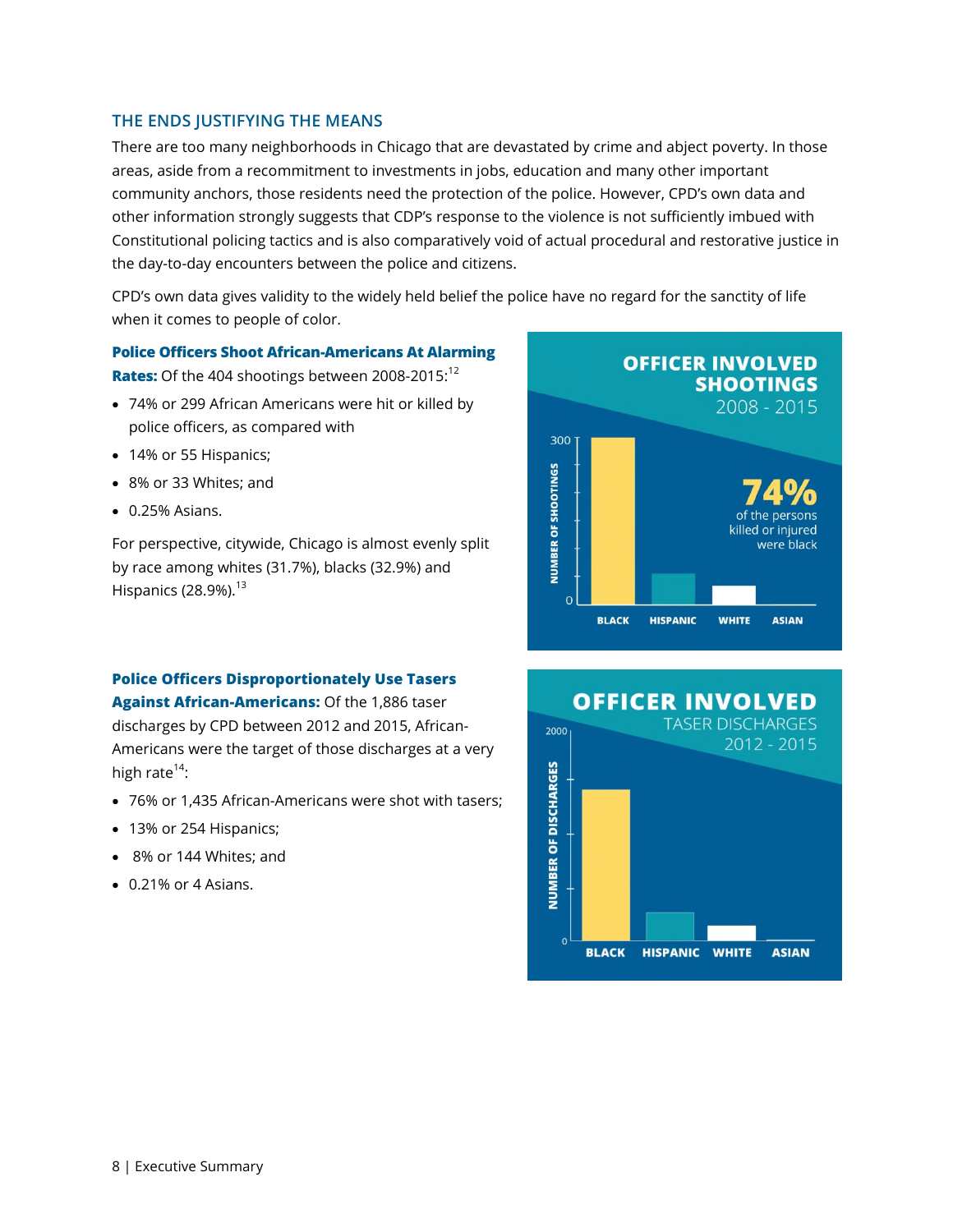Beyond the use of force with guns and tasers, CPD's dependence on investigatory stops as an essential part of its policing strategy has only served to worsen already fractured community relations.

**Traffic Stops:** In 2013,

- 46% of 100,676 traffic stops involved African-Americans;
- 22% involved Hispanics;
- $\bullet$  27% involved Whites.<sup>[15](#page-20-14)</sup>



Moreover, black and Hispanic drivers were searched approximately four times as often as white drivers, yet CPD's own data show that contraband was found on white drivers twice as often as black and Hispanic drivers.

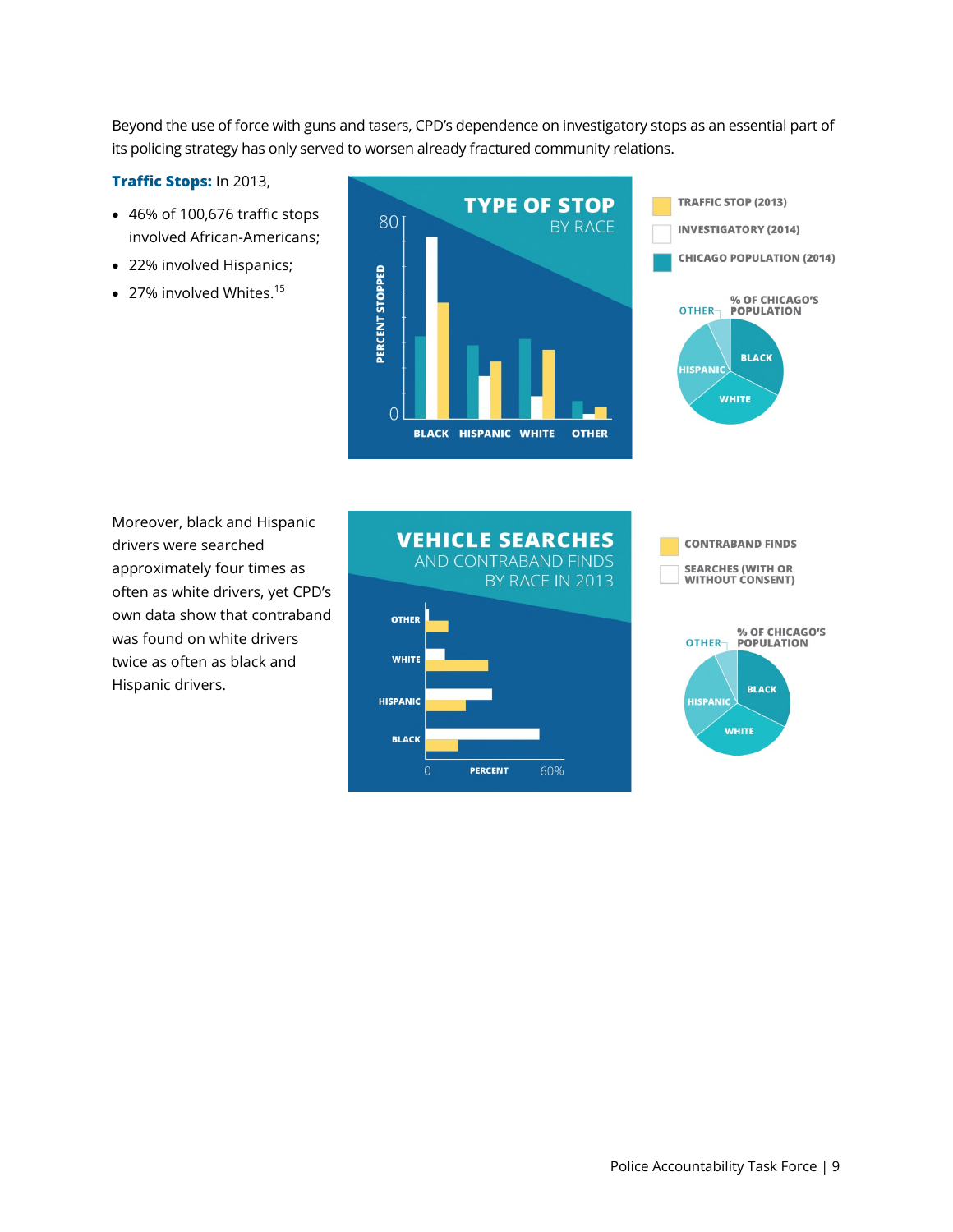**Other Street Stops:** In the summer of 2014, CPD stopped more than 250,000 people—93.6 for every 10,000 City residents—in encounters not leading to arrests.<sup>[16](#page-20-15)</sup> (This figure dwarfs the number of stops by New York City police, which from 2011-2014, stopped anywhere between 1.6 and 22.9 people per 10,000.)

Of those 250,000 people stopped by CPD in the summer of 2014,

- 72% were African American;
- 17% were Hispanic;
- 9% were White; and
- 1% were Asian.



A 2015 survey of 1,200 Chicago residents, ages 16 and older, also found significant racial disparities in the number of police-initiated stops and the perception of abusive police behavior.<sup>[17](#page-20-16)</sup> The survey found that *almost 70%* of young African-American males reported being stopped by police in the past 12 months, and 56% reported being stopped on foot.<sup>[18](#page-20-17)</sup>



The survey found that "[m]ost people stopped by Chicago police are not ticketed, arrested or taken to a police station." <sup>[19](#page-20-18)</sup> In addition, the survey established "large racial disparities in the use of force reported by respondents."[20](#page-20-19) The survey revealed that "15% of Blacks and 17% of Hispanics reported being shoved or pushed around, in contrast to 6% of Whites. [Blacks] were twice as likely as whites to be threatened by a weapon. Compared to whites, all other groups were at least twice as likely to have been subjected to some form of force before being released."<sup>[21](#page-20-20)</sup>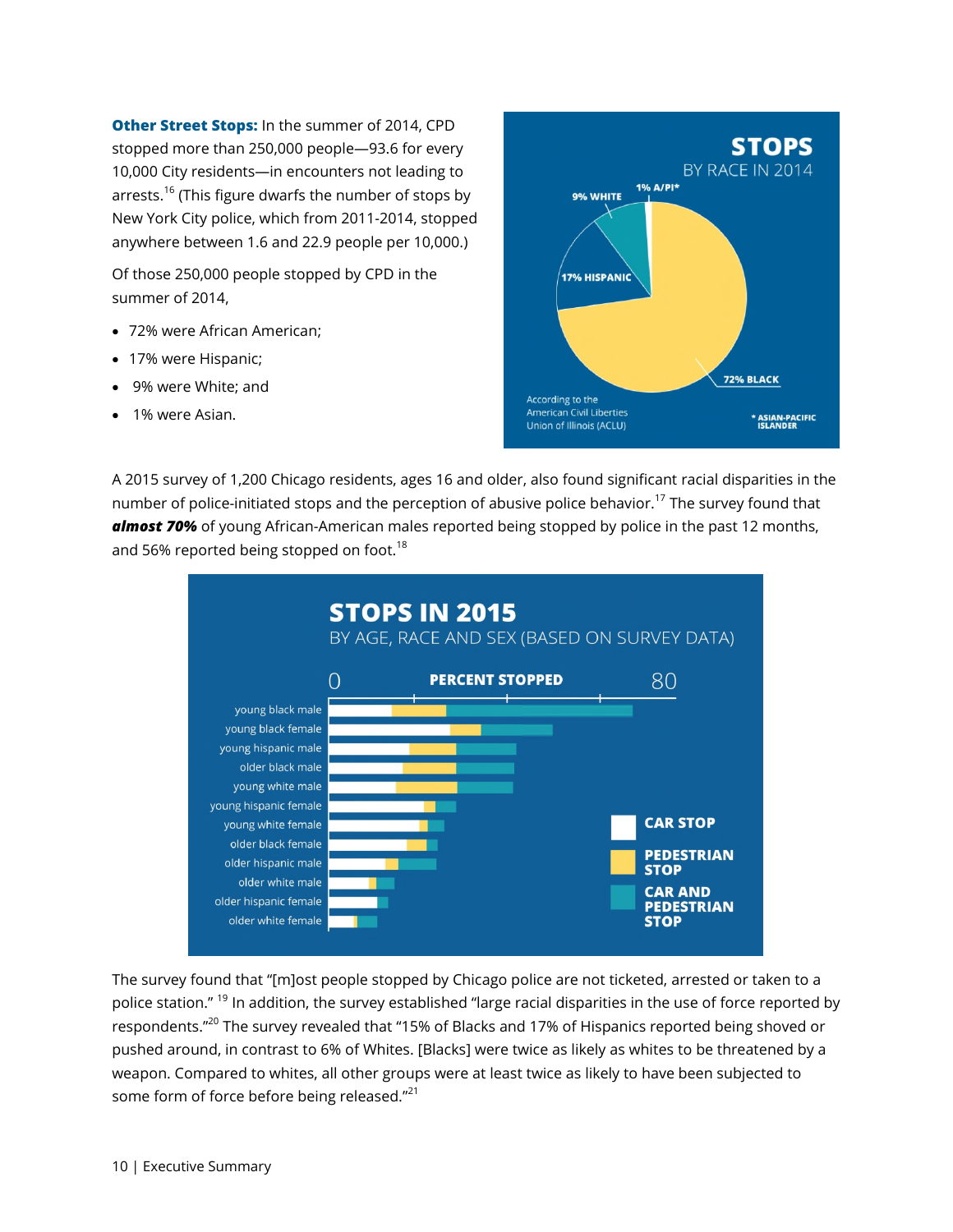The overuse of investigatory stops has left a lingering, negative perception of the police in communities of color, in part because for people of color, a significant number of those stops also involved actual or threatened physical abuse. $22$ 

### **FAILURE TO MAKE ACCOUNTABILITY A CORE VALUE AND IMPERATIVE**

Going back years, and continuing to the present day, CPD has missed opportunities to make accountability an organizational priority. Currently, neither the non-disciplinary interventions available nor the disciplinary system are functioning.

The public has lost faith in the oversight system. Every stage of investigations and discipline is plagued by serious structural and procedural flaws that make real accountability nearly impossible. The collective bargaining agreements provide an unfair advantage to officers, and the investigating agencies—IPRA and CPD's Bureau of Internal Affairs—are under-resourced, lack true independence and are not held accountable for their work. Even where misconduct is found to have occurred, officers are frequently able to avoid meaningful consequences due to an opaque, drawn out and unscrutinized disciplinary process.

**Complaints go uninvestigated.** From 2011-2015, 40% of complaints filed were not investigated by IPRA or BIA.



#### **DEFINITIONS KEY**

NO AFFIDAVIT Allegation was never fully investigated. **SUSTAINED** Allegation was supported by sufficient evidence to justify disciplinary action. NOT SUSTAINED Allegation lacked sufficient evidence needed to prove or disprove.<br>UNFOUNDED OnFOUNDED<br>Allegation was not based on the facts revealed through investigation, or the reported incident did not occur.<br>EXONERATED Incident occurred, but the action taken by the officer(s) was deemed lawful and proper.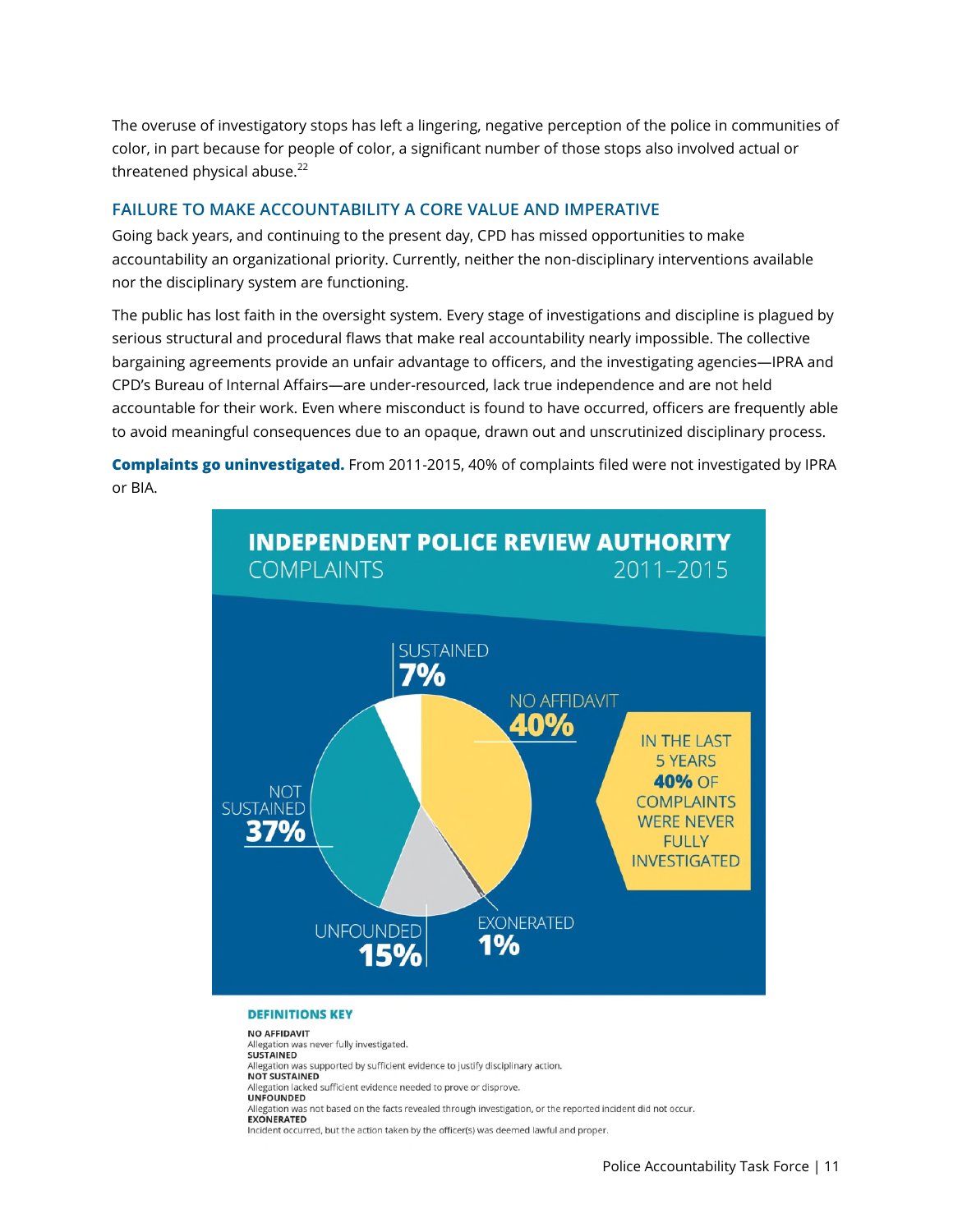#### **Arbitrators reduce or void disciplinary**

**recommendations.** In 2015, arbitrators reduced disciplinary recommendations in 56.4% of cases and eliminated any discipline in 16.1% of cases. In total, arbitrators reduced or eliminated discipline in 73% of cases.

## **DISCIPLINARY ACTIONS IN 2015**



**No risk management regarding lawsuits.** There continues to be an unacceptably high number of lawsuits filed against the City and individual police officers every year. Despite this persistent problem, which results in the outlay of tens of millions of dollars every year, CPD does not employ a systematic tool for evaluating risk issues identified in lawsuits.

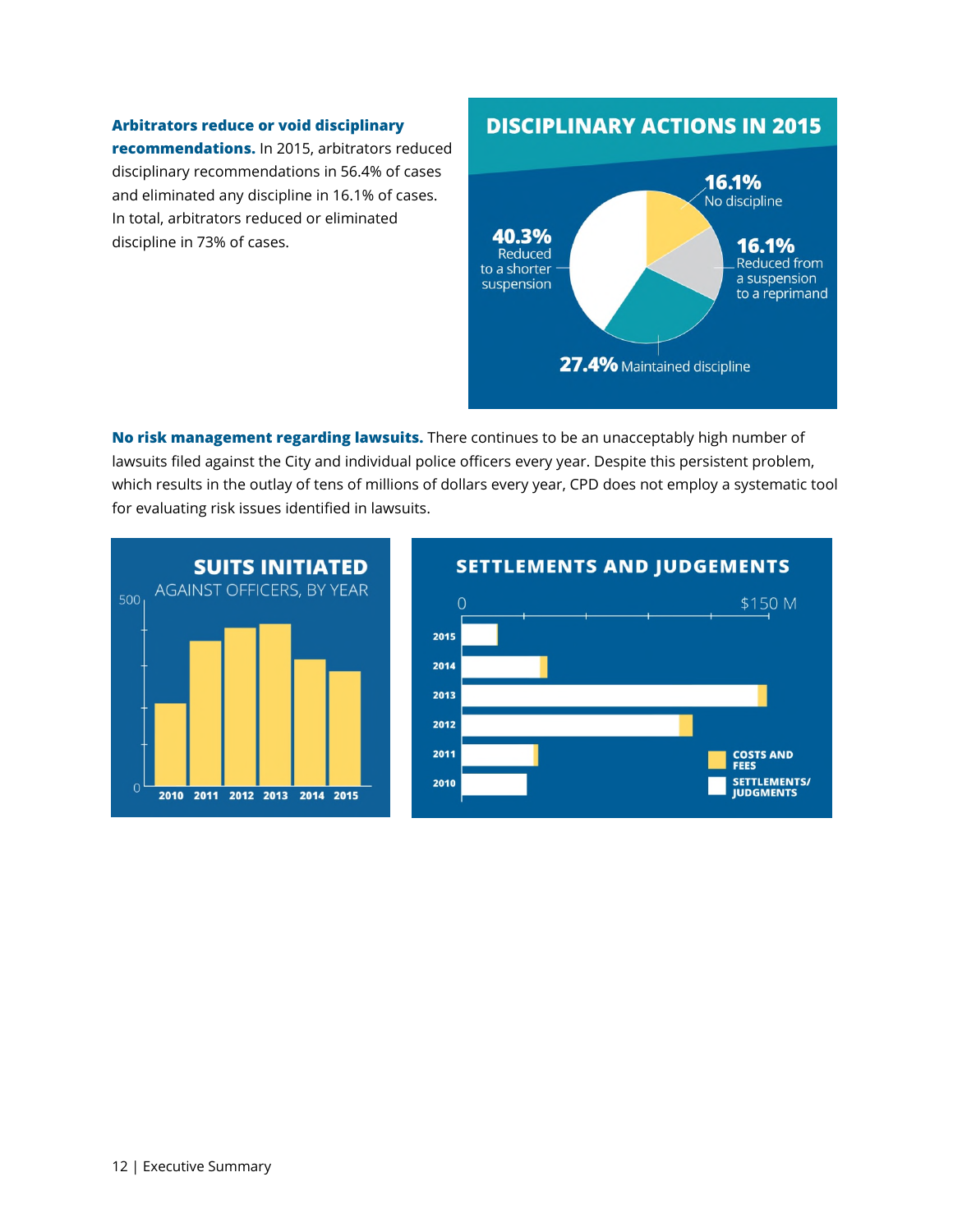#### **High number of CPD officers with significant CRs.**

The enduring issue of CPD officers acquiring a large number of Complaint Registers ("CRs") remains a problem that must be addressed immediately. From 2007-2015, over 1,500 CPD officers acquired 10 or more CRs, 65 of whom accumulated 30 or more CRs. It is important to note that these numbers do not reflect the entire disciplinary history (e.g., pre-2007) of these officers.

Any one of these metrics in isolation is troubling, but taken together, the only conclusion that can be reached is that there is no serious embrace by CPD leadership of the need to make accountability a core value. These statistics give real credibility to the widespread



perception that there is a deeply entrenched code of silence supported not just by individual officers, but by the very institution itself. The absence of accountability benefits only the problem officer and undermines officers who came into the job for the right reasons and remain dedicated to serving and protecting. Sadly, CPD collects a significant amount of data that it could readily use to address these very troubling trends. Unfortunately, there is no systemic approach to addressing these issues, data collection is siloed and individual stakeholders do virtually nothing with the data they possess. Simply put, there is no ownership of the issue within CPD leadership or elsewhere, and thus there have been no substantive efforts to address these problems which continue to cost taxpayers tens of millions of dollars each year. These figures demand immediate change.

#### **SIGNIFICANT UNDERINVESTMENT IN HUMAN CAPITAL**

The problems that the Task Force has identified have their origins in systemic failings going back many years. These failings touch:

- **Recruitment of Young Officers.** Chicago remains one of the most segregated cities in the country. CPD recruits from those segregated neighborhoods, but has fallen woefully short in acknowledging and addressing the fact that for many young recruits, the Training Academy may be their first substantive experience with someone who is of a different race or ethnicity.
- **Training Officers To Address Conscious and Unconscious Bias in the Daily Discharge of Their Responsibilities.** While CPD has made significant strides in addressing cultural literacy in the Academy's Procedural Justice training and Crisis Intervention Team ("CIT") training, much more needs to be done. Fundamentally, there needs to be a real commitment to Constitutional policing strategies and tactics that strike the appropriate balance between keeping our communities safe without trampling on basic Constitutional and human rights. This important value must be embedded into all training, on an annual basis. Serving and protecting cannot mean that the rights of certain communities or individuals must be sacrificed.
- **Absence of Other Investments.** If there is a real commitment to cultural change within CPD, the balance will shift when there are adequate resources devoted to training. Currently, aside from annual firearms certification and sporadic training sessions, there is no mandatory training on any other topic.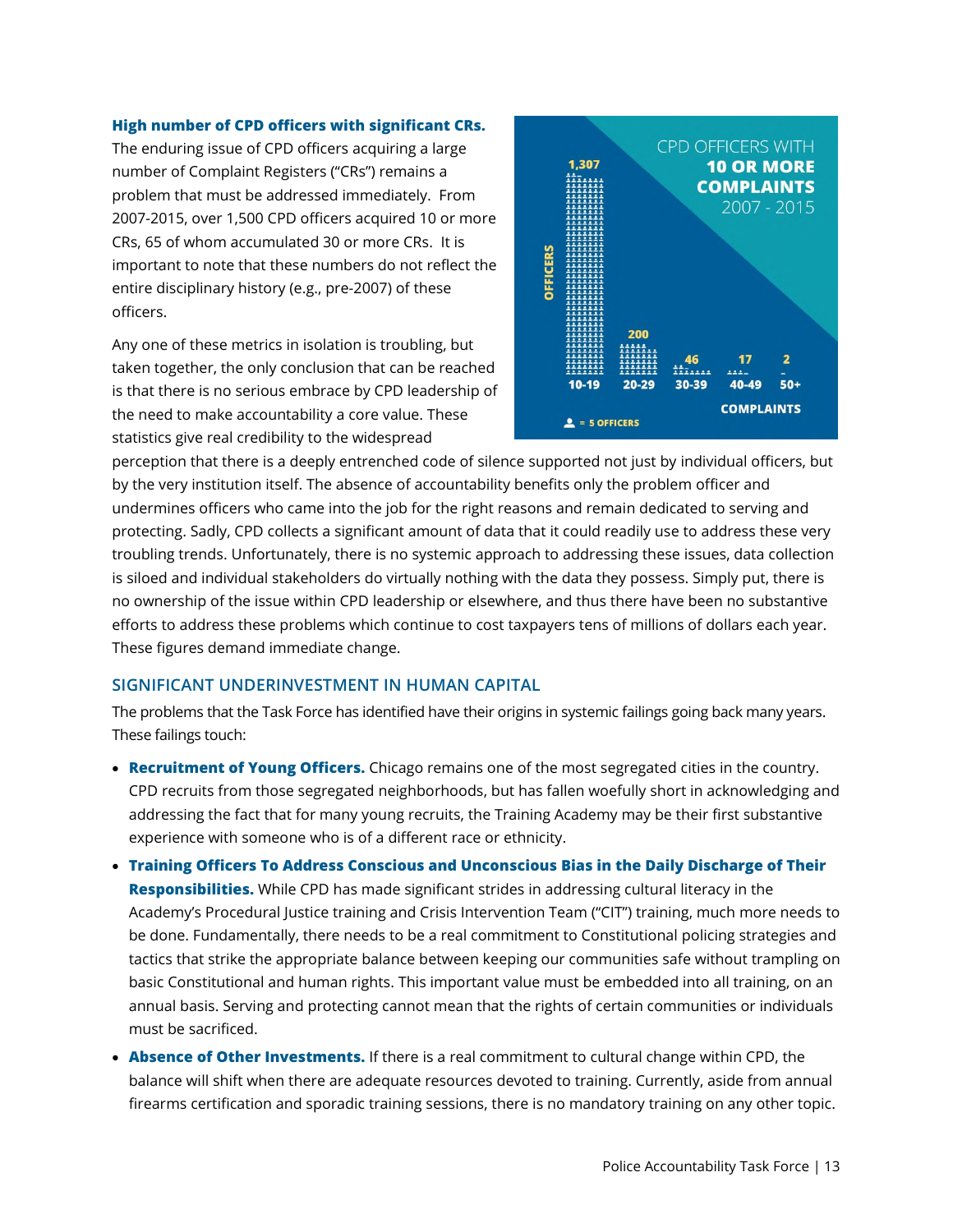This means that after an officer leaves the Academy, he can serve his entire career without ever receiving any annual, mandatory training of any kind. An astounding fact, particularly in light of recent sea changes in policing strategies and technology.

What limited post-Academy training happens is primarily delivered through roll-call videos. Roll call was derisively described by one officer as "day care," meaning that officers slept, checked their smartphones or otherwise paid little attention to what was happening. Compounding this problem is that there are no metrics used to determine the level of comprehension or retention of the topic reflected in the video training. What also seems certain is that the level of attention given to the videos is not required to be reinforced with any training materials for the roll-call commander and rarely are officers afforded an opportunity to ask follow-up questions or otherwise access FAQs or other materials to reinforce the training. Also, CPD has a large portfolio of training videos that officers can access through a web-based portal, but no effort is made to even track the number of times officers access those training videos. And in recent memory, there has been no effort to survey officers to assess the areas in which they need training.

Right now, the community has no role in any of the training done either in the Academy or thereafter. Cities across the country recognize that community involvement in training is an important element and yet another way to bridge the gap between the police and the communities they serve.

Also, service as an Academy instructor is not sufficiently valued within CPD and some instructors are teaching while under investigation for a range of alleged offenses. The Academy's physical space is also woefully inadequate to meet current and future needs. For example, the recent mandatory Taser training is being conducted in the hallways of the Academy because there is simply no other space available. The physical structure that houses the Academy is antiquated, cramped and cannot accommodate even current needs, let alone the increased training that will be necessary to make real cultural change. The constraints of the physical space negatively impact the effectiveness of training.

## Other Key Findings By Working Group

## **COMMUNITY-POLICE RELATIONS**

The community's lack of trust in CPD is justified. There is substantial evidence that people of color particuarly African-Americans—have had disproportionately negative experiences with the police over an extended period of time. There is also substantial evidence that these experiences continue today through significant disparate impacts associated with the use of force, foot and traffic stops and bias in the police oversight system itself.

CPD is not doing enough to combat racial bias. Policies need further clarification, as it is not clear whether and when officers may use race as a factor when initiating stops. While CPD collects a fair amount of data, little is reported to the public. CPD still has significant work to do to diversify its ranks, especially at supervisory levels. And more needs to be done to train officers to acknowledge and address their biases and deploy officers who are culturally competent and have a proper understanding of the communities they are assigned to serve.

Historically, CPD has relied on the Community Alternative Policing Strategy ("CAPS") to fulfill its community-policing function. The CAPS brand is significantly damaged after years of neglect. Ultimately,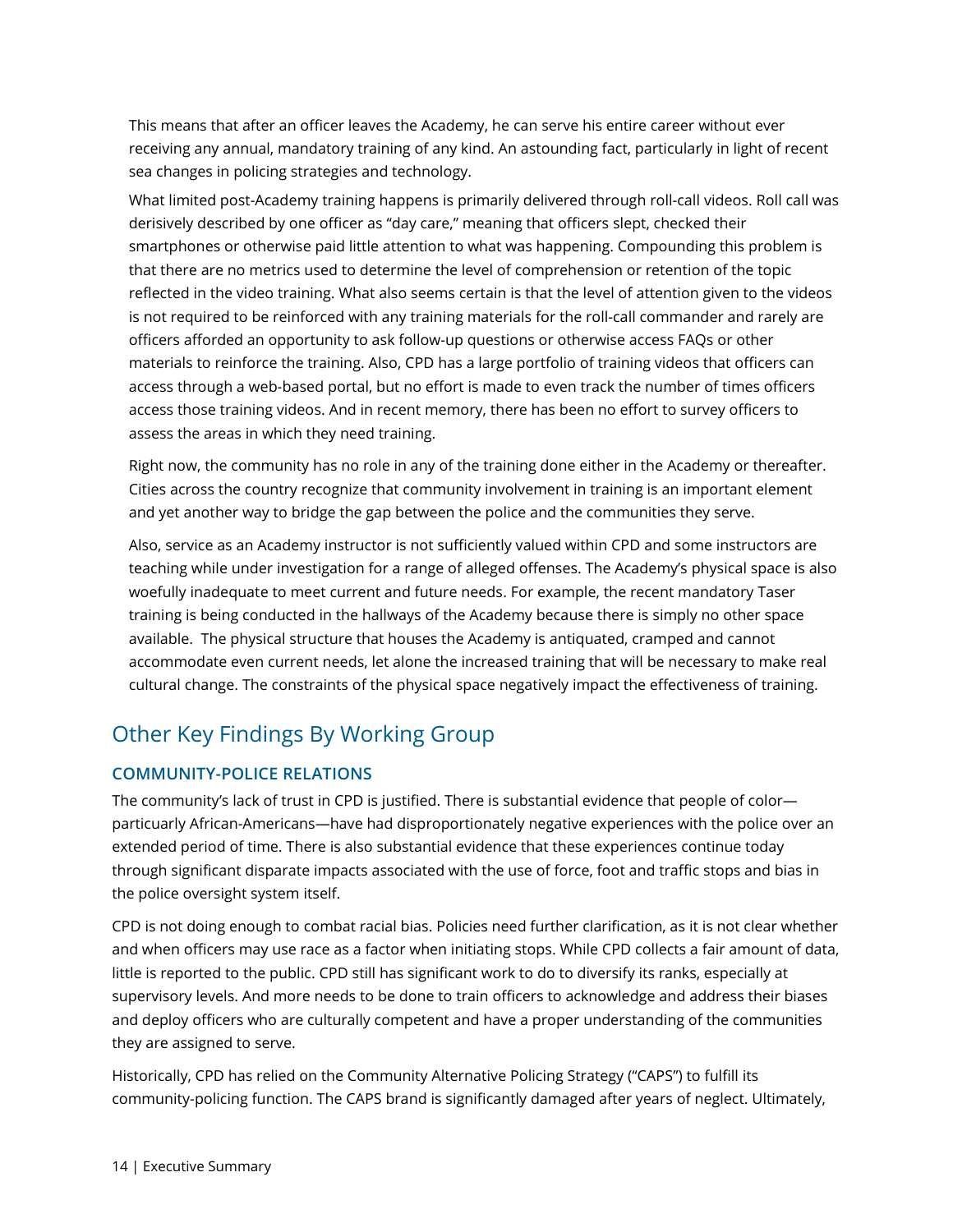community policing cannot be relegated to a small, underfunded program; it must be treated as a core philosophy infused throughout CPD.

CPD officers are not adequately equipped to engage with youth. The existing relationship between CPD and youth—particularly youth of color—is antagonistic, to say the least. Children in some areas of the City are not only being raised in high-crime environments, but they are also being mistreated by those who have sworn to protect and serve them.

Finally, CPD is not doing enough to protect human and civil rights. Providing arrestees access to counsel is a particular problem. In 2014, only 3 out of every 1,000 arrestees had an attorney at any point while in police custody. In 2015, that number "doubled" to 6. The City's youth are particularly vulnerable and often lack awareness of their rights.

### **LEGAL OVERSIGHT & ACCOUNTABILITY**

Chicago's police accountability system is broken. The system is supposed to hold police officers accountable to the people they serve and protect by identifying potential misconduct, investigating it and, when appropriate, imposing discipline. But at every step of the way, the police oversight system is riddled with legal and practical barriers to accountability.

IPRA is badly broken. Almost since its inception, there have been questions about whether the agency performed its work fairly, competently, with rigor and independence. The answer is no. Cases go uninvestigated, the agency lacks resources and IPRA's findings raise troubling concerns about whether it is biased in favor of police officers. Up until recently, the agency has been run by former law enforcement, who allowed leadership to reverse findings without creating any record of the changes. IPRA has lost the trust of the community, which it cannot function without.

Imposing discipline on officers guilty of misconduct has also been a challenge. Existing policies and the woefully inadequate oversight regarding how discipline is imposed have allowed far too many officers to receive little or no discipline even after a complaint is sustained. Discipline is not handed down evenly, and there are several layers in the process where discipline is often reduced.

The collective bargaining agreements between the police unions and the City have essentially turned the code of silence into official policy. The CBAs discourage reporting misconduct by requiring affidavits, prohibiting anonymous complaints and requiring that accused officers be given the complainant's name early in the process. Once a complaint is in the system, the CBAs make it easy for officers to lie if they are so inclined —they can wait 24 hours before providing a statement after a shooting, allowing them to confer with other officers, and they can amend statements after viewing video or audio evidence. In many cases, the CBAs also require the City to ignore or even destroy evidence of misconduct after a certain number of years.

The community has long been shut out of Chicago's police oversight system. Meaningful engagement with the community—and giving the community power in the oversight system—is critical to ensuring that officers are held accountable for misconduct.

Finally, in the current system, there is no entity to police the police oversight system itself. There is no way to know if existing entities are performing their jobs with rigor and integrity, and no entity is equipped to identify and address systemic changes regarding patterns and practices of misconduct or bias, or to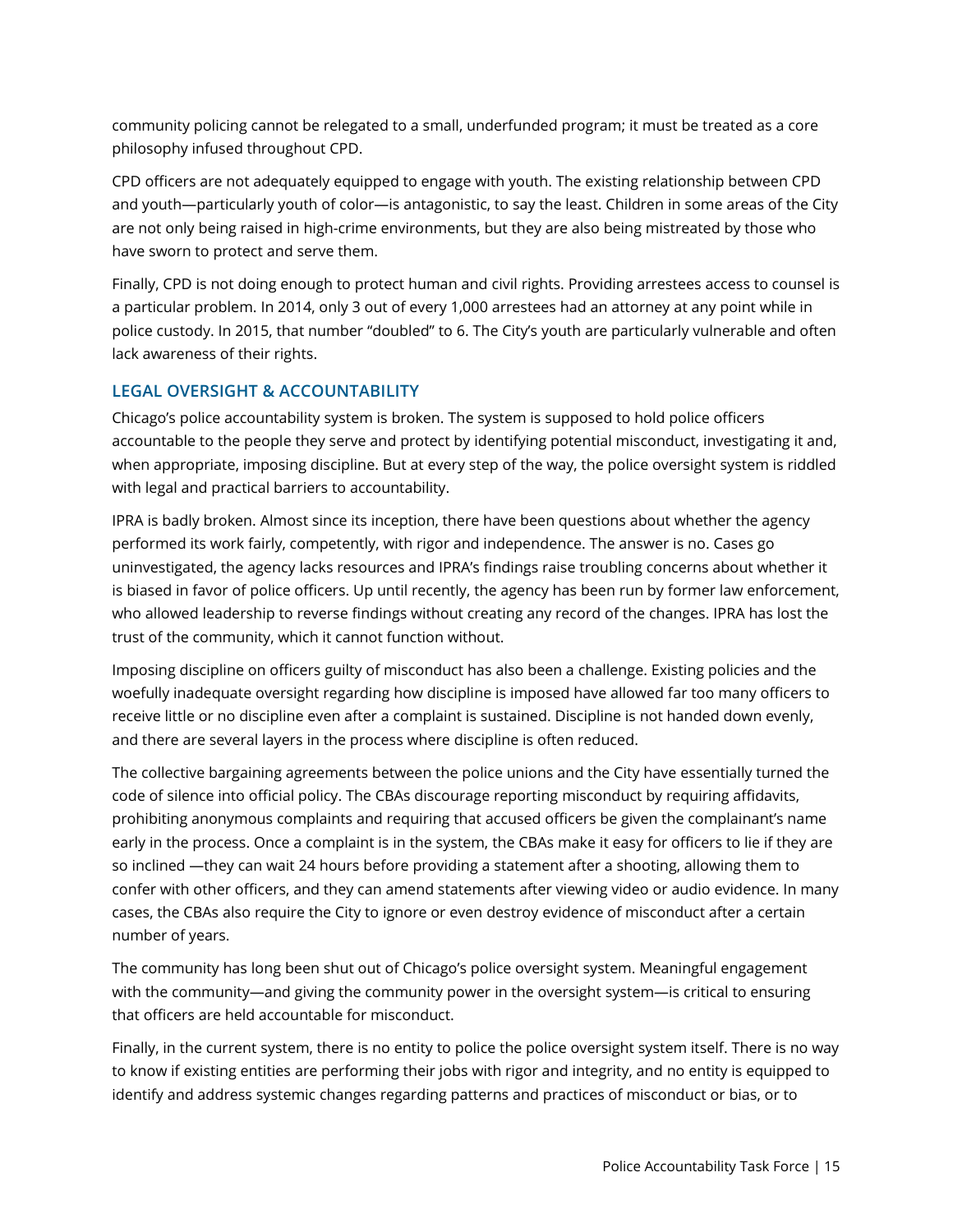analyze policies and procedures to prevent future problems. Police inspectors general—often called auditors—have emerged nationally in response to a growing belief that traditional oversight agencies would benefit from having a second set of eyes to ensure that they perform as they should.

### **EARLY INTERVENTION AND PERSONNEL CONCERNS**

The community is rightfully skeptical that enough is being done within CPD to adequately supervise and identify officers whose actions are falling short of expectations. There is a general absence of a culture of accountability within CPD, largely because no one in top leadership has taken ownership of how to identify and handle problem officers.

CPD currently collects a variety of data on issues related to officer performance—including complaints and lawsuits—but does little to holistically analyze officer performance and intervene when troubling patterns emerge. Data collection is incomplete. Distribution, analysis and follow-up is limited.

Although supervisors have potentially-invaluable tools for managing each of the officers under their charge through a Performance Recognition System and a dashboard program, this monitoring and intervention system is not working. There are no mandatory requirements that supervisors use the system to analyze data or intervene in officer misconduct. Review of the data is entirely discretionary—or it is at least treated that way. Supervisors are not required to input information to explain the data or take any action in response to the data they receive. As a result, there is no way to know if supervisors are even using the dashboard, much less how they are using it. There do not appear to be any enforcement mechanisms to ensure supervisors use the program and, according to our interviews, the system is considered far from mandatory. In fact, our interviews with officers and supervisory personnel indicate that the dashboard has not been functional so far in 2016.

In recent years, CPD's two formal early intervention programs—the Behavioral Intervention System ("BIS") and Personnel Concerns ("PC")—have rarely been used. In 2007, 276 officers were included in either BIS or PC. Participation quickly dropped off after FOP filed a grievance against CPD for certain officers' inclusion. CPD and FOP settled the grievance by agreeing to remove officers from the programs. By 2013, *zero* officers were being actively managed through either of those programs. In 2014, only 7 officers were enrolled in the program. In 2015, 13 officers were enrolled.

There are many national models to design a more effective early intervention system, including systems mandated by Department of Justice consent decrees. Chicago has a lot of



catching up to do. Advances in technology and data analysis allow police departments to identify officers who may be in need of interventions and to respond appropriately. It is imperative that CPD have a system in place that allows for a 360-degree view of the activity and conduct of its officers. The system should allow CPD to identify problematic behaviors at the earliest possible instance so that it can get officers back on track or, if necessary, manage them out of the department before it is too late. This is an essential component in re-establishing legitimacy with the community.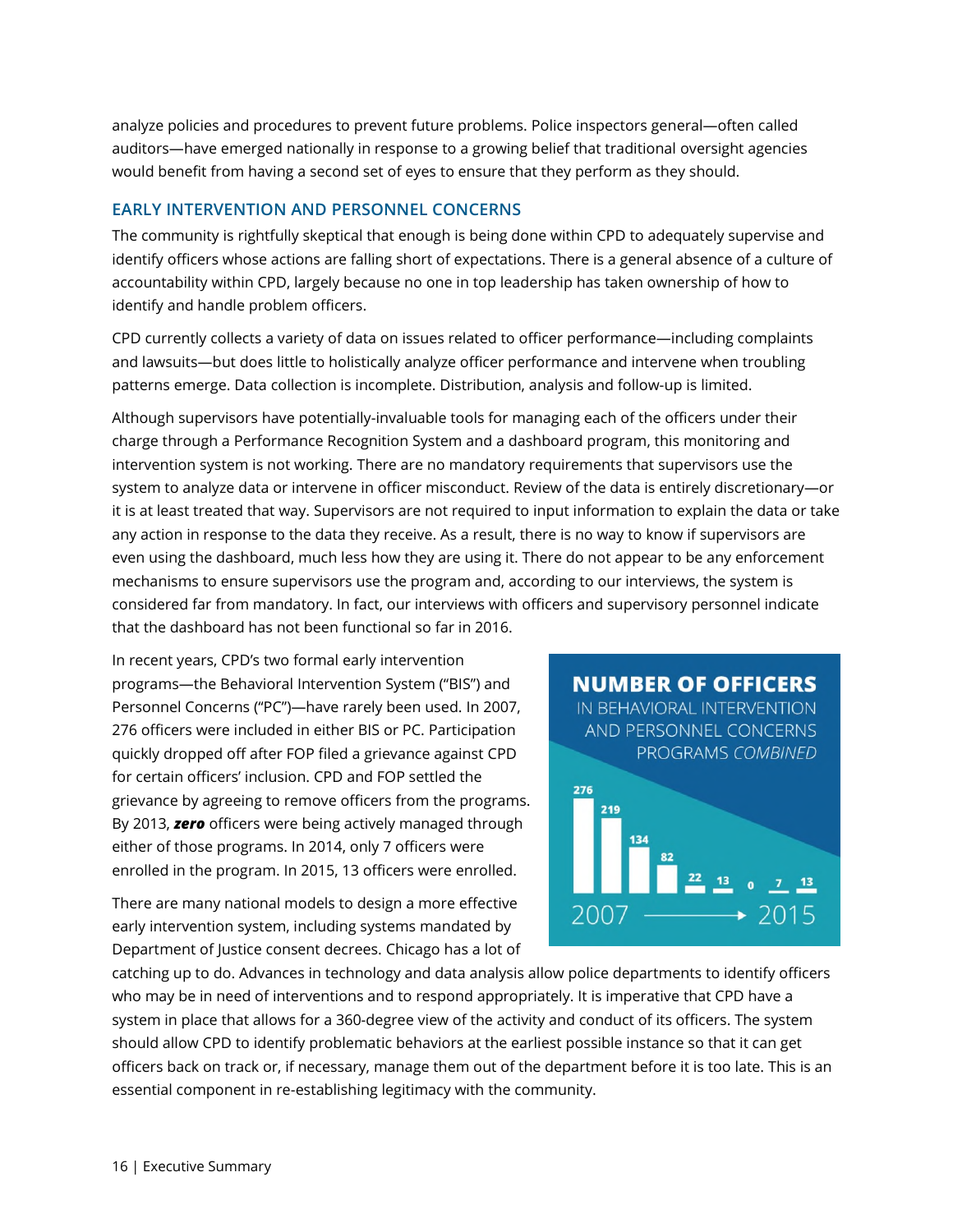#### **DE-ESCALATION**

Unfortunately, there have been many examples of CPD encounters with citizens in rountine situations that have gone tragically wrong. There are also widespread reports from people all over Chicago that some officers approach these same routine situations with an overaggressive and hostile demeanor, using racially charged and abusive language. It is critically important that each officer approach every encounter with a citizen with respect and a commitment to the sanctity of life.

In addition, there have increasingly been situations in which police response to calls involving persons experiencing mental health crises ended with devastating results. OEMC must be able to identify calls and encounters that are mental-health related and respond with appropriate resources.

Emergency calltakers and dispatchers are a critical component of mental health crisis response, but they are ill-equipped to identify mental health calls and dispatch appropriate resources. OEMC personnel receive only one hour of annual training about crisis intervention and mental health, and their (understandable) focus on speedy dispatches often hinders accurate identification of mental health calls and the quality of response.

In 2005, following a series of highly publicized shootings of persons with mental illnesses, CPD established a CIT program to train officers on addressing individuals in mental health crises. Officers can take a 40-hour course to become CIT-certified. The CIT program has had a number of positive outcomes, but only 15% of CPD officers are CIT-certified. This is not enough to ensure that there are enough CITcertified officers to respond to mental health calls.

Even when officers have CIT training, they have limited options to divert those living with mental illness to healthcare providers instead of jail. Currently, the only diversion option is the emergency room at various hospitals. More often, officers take individuals to Cook County Jail, which has become one of the largest mental health treatment providers in the nation. When officers do transport individuals to designated emergency room drop-offs, they often see the same person back in their beat hours or days later, with no change in their behavior. This is a poor use of manpower and resources.

Police officers are too often the first responders to those living with mental illness and experiencing a crisis. Most people living with mental illness do not receive treatment, in large part due to the shrinking mental healthcare safety net. The mental health system focuses on chronic care management for people who are living with severe, disabling mental illnesses. It does not address early intervention that might encourage recovery and avoid long-term disability. Without these less intensive, recovery-promoting services, persons living with mental illness fail to get timely treatment until their symptoms are so severe as to require costly crisis management.

#### **VIDEO RELEASE**

On February 16, 2016, the Task Force released on an expedited basis a policy for the public release of video and audio recordings of certain critical incidents involving police officers. The Mayor immediately adopted the policy. Before the adoption of the policy, the practice in Chicago was generally to withhold from public release any video recording of a police incident until investigations, whether criminal or merely disciplinary, were concluded. The absence of a clear, written policy led to inconsistencies, confusion and mistrust on the part of the public, as well as a proliferation of expensive and time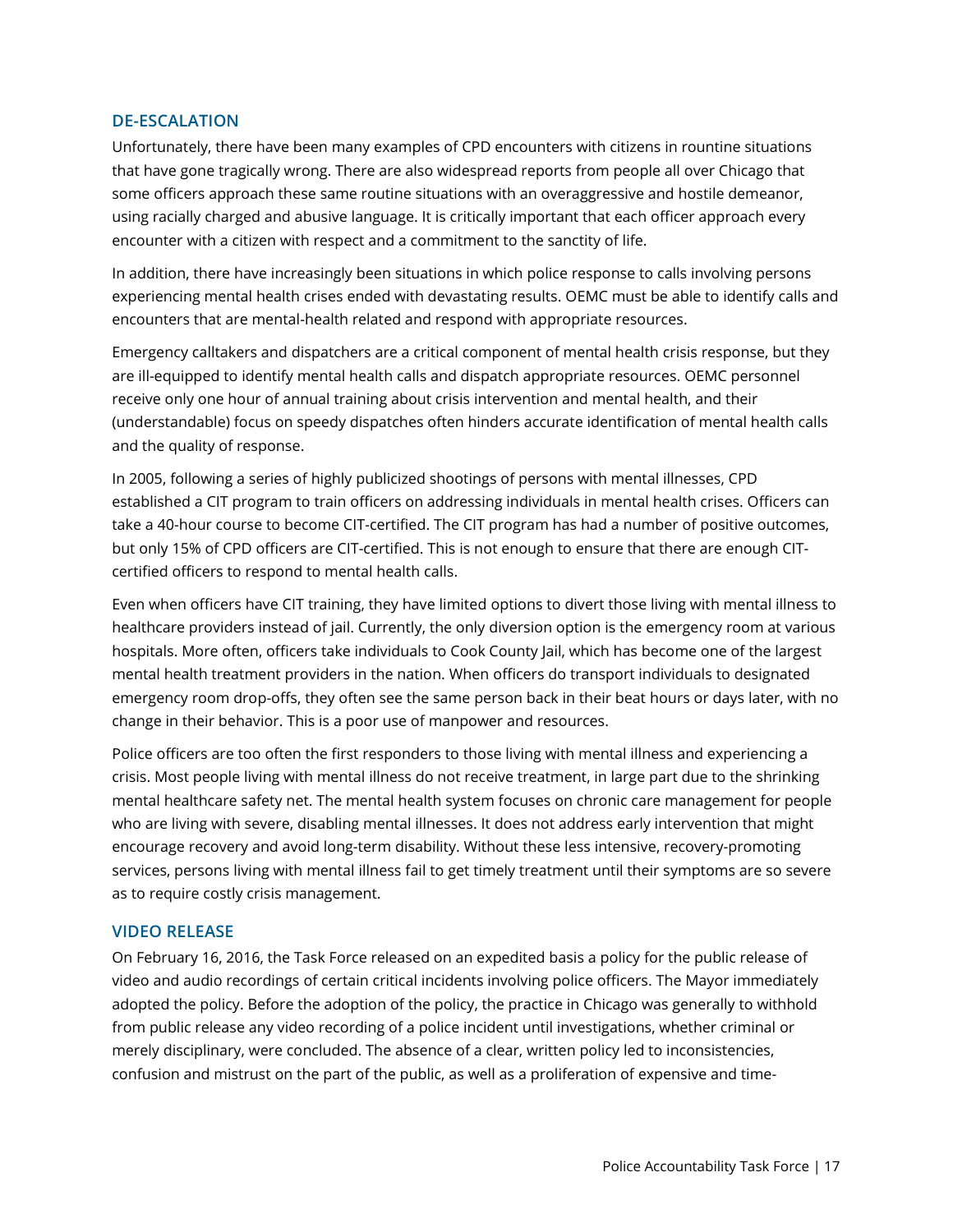consuming litigation conducted under the Freedom of Information Act. In many cases, it also left the public in the dark about matters of serious public interest.

## Where do we go from here?

**Task Force Recommendations.** The Task Force's Report contains observations and findings about a range of issues that likely have never been seen before by the public, or at least never been addressed so openly. The recommendations, if adopted, will fundamentally change the way in which the public engages with the police, create more effective oversight and auditing, and create a transparent system of accountability and responsibility for all stakeholders. We have not solved all problems, but we have created a blueprint for lasting change.

Our recommendations are designed to address the root causes of the issues facing CPD, IPRA and other stake holders.

## How We Propose to Empower People.

- Create a **Community Safety Oversight Board**, allowing the community to have a powerful platform and role in the police oversight system.
- Implement a citywide **Reconciliation Process** beginning with the Superintendent publicly acknowledging CPD's history of racial disparity and discrimination, and making a public commitment to cultural change.
- **Replace CAPS with localized Community Empowerment and Engagement Districts (CEED) for each of the city's 22 police districts**, and support them accordingly. Under CEED, district Commanders and other leadership would work with local stakeholders to develop tailored community policing strategies and partnerships.
- **Renew commitment to beat-based policing and expand community patrols** so that officers learn about and get to know the communities they serve, and community members take an active role in partnering with the police.
- **Reinvigorate community policing as a core philosophy and approach** that informs actions throughout the department.
- **Evaluate and improve the training officers receive with respect to youth** so that they are prepared to engage in ways that are age-appropriate, trauma-informed and based in a restorative justice model.
- Require CPD and the police oversight system to be more **transparent** and release to the public incident-level information on arrests, traffic and investigatory stops, officer weapon use and disciplinary cases.
- **Host citywide summits** jointly sponsored by the Mayor and the President of the Cook County Board to develop and implement comprehensive criminal justice reform.
- Encourage the Mayor and President of the Cook County Board to work together to develop and implement programs that address **socioeconomic justice and equality, housing segregation, systemic racism, poverty, education, health and safety.**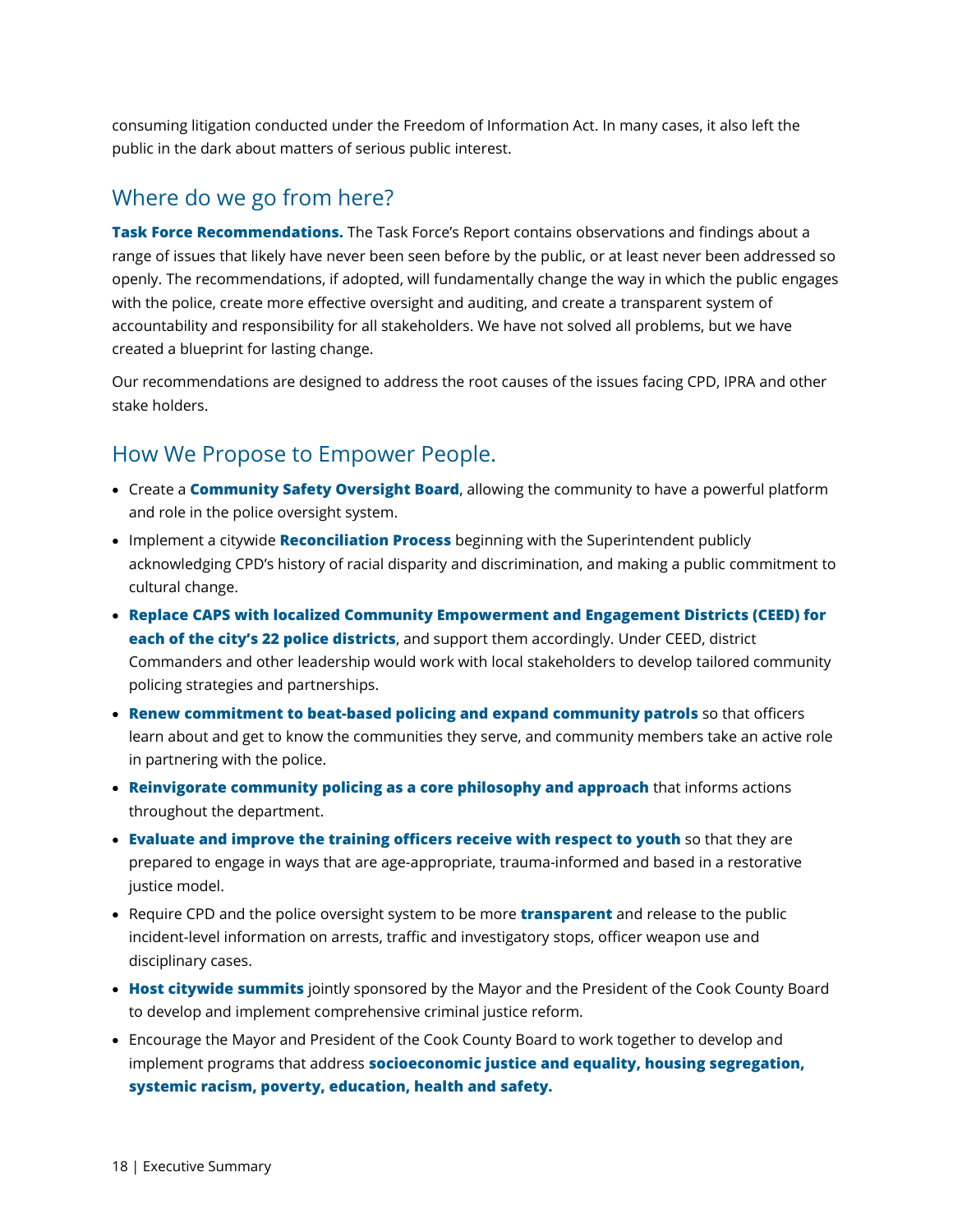- Adoption of a citywide protocol allowing arrestees to make **phone calls to an attorney and/or family member(s) within one hour of arrest**.
- Implementation of citywide **"Know Your Rights" training** for youth.

## How We Propose to Address the Inadequate Emphasis on Accountability.

- Create a dedicated **Inspector General for Public Safety**, which would independently audit and monitor CPD and the police oversight system, including for patterns of racial bias.
- **Replace the Independent Police Review Authority with a new and fully transparent and accountable Civilian Police Investigative Agency**, which will enhance structural protections, powers and resources for investigating serious cases of police misconduct, even in the absence of sworn complaints. The new CPIA should ensure an accessible, professional and supportive complaint process.
- Implement a data-driven, best-in-class **Early Intervention System for CPD to identify officers with problems** before they become problems for the community.
- Fundamentally **change provisions in the collective bargaining agreements** that are impediments to accountability, such as allowing for anonymous complaints, eliminating the ability to change statements after reviewing video and removing the requirement to destroy complaint records.
- Fully **implement the first-in-the-nation written video release policy** for officer-involved shootings.
- **Expand CPD's body cam** pilot program.
- Require that **all disciplinary information be provided online** so that citizens can track complaints and discipline histories.

## How We Propose to Address Other Systemic and Longstanding Problems.

- Establish for the first time in Chicago a **Deputy Chief of Diversity and Inclusion in CPD**.
- Implement policies to **dismantle the institutionalization of the police "code of silence,"** including substantial changes to the collective bargaining agreements between the police and the City, ending command channel review, reforming the role of CPD supervisors and pattern and practice analysis.
- **Establish a smart 911 system** for OEMC, allowing residents to pre-enter information on mental health or other issues that would be instantly available to OEMC operators.
- **Create a multi-layer co-responder system** where mental health providers work with OEMC and CPD to link individuals to treatment.
- **Expand significantly the Crisis Intervention System** for CPD and other first responders.
- **Create a "Mental Health Critical Response Unit"** within CPD that is responsible for mental health crisis response functions, training, support, community outreach and engagement, cross-agency coordination and data collection.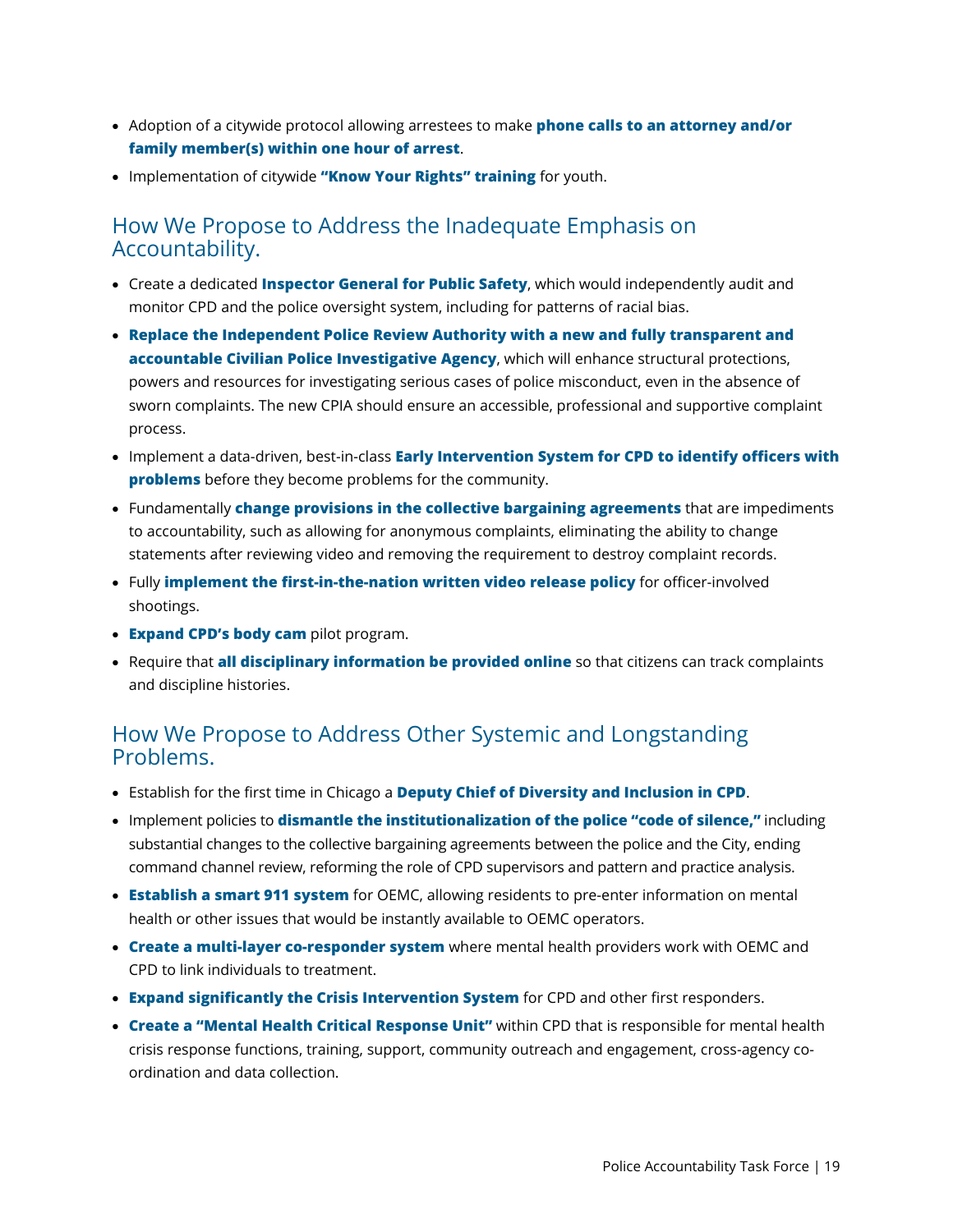• **Create a hotline for CPD members**, whether civilian or sworn, to lodge complaints, and develop a third-party system for the processing and follow-up of all comments and complaints reported to the hotline.

While we address some statistics regarding the use of force by CPD officers, in deference to the U.S. Department of Justice's ongoing pattern and practice investigation, we did not conduct a detailed analysis of CDP's use of force practices. But as statistics on police shooting of civilians, taser discharges and other troubling practices like shooting at cars, at the backs of fleeing suspects and the range of off-duty incidents involving weapons discharges all make plain, there must be a fundamental re-thinking of the current use-of-force policies. The Task Force heard over and over: just because you *can* use force, does not mean you *should* use force. The community must also be at the table for this conversation. The primary guiding principle of CPD's use of force policies and practices must be sanctity of all lives.

The full list of recommendations can be found throughout the Task Force Report as well as in stand alone recommendation checklists in the appendices.

## Next Steps

The publishing of this Report is a point of departure for the next phase of work in fixing the system of policing in Chicago. This report is just a blueprint of the work necessary to reform structures that have for too long gone on unchecked and fundamentally unchanged. The citizens, elected officials and others in public life in Chicago now must take this report and act on it. We have outlined many steps that will require decisions, planning and action from many different actors, including the Mayor, City Council and CPD. Moreover, to make fundamental change, a broad range of stakeholders—including Cook County bodies, State legislators, community and faith organizations, advocates, philanthropic organizations and the community—all need to embrace the need for change and do their part.

For the Mayor and City Council, we expect that policies, ordinances and procedures will be adopted in the next 90 to 180 days to take aggressive steps to implement the recommendations within this Report. We hope that someone within each branch of government will lay out a timeline for delivering what we have outlined as necessary, and set up an accountability structure for ensuring that action is taken and changes are implemented. For CPD, there is much that can be done immediately and it will only inure to the benefit of the new leadership to adopt as many changes—including both policies and practices described here, as quickly as is practicable. We encourage Cook County and State legislators to join the effort, as policing reform in Chicago impacts both the region and state, and many of our recommendations affect other areas of Illinois.

The challenge is broader but no less important for advocates, community and faith organizations, philanthropy and the broader community. From this moment we hope that these individuals and groups will push for and demand that the police accountability system in Chicago change, whether they agree with our recommendations or not. We further hope that all who have labored over or otherwise been affected by these issues will continue to ensure that their voices are heard in this debate and that this moment for change does not pass. Finally, we hope that these bodies will think about and consider a design for the path ahead. The Task Force cannot say exactly what should happen next in this debate. It is to the government and the people of Chicago—through the bodies outlined above and others—to determine where we go from here.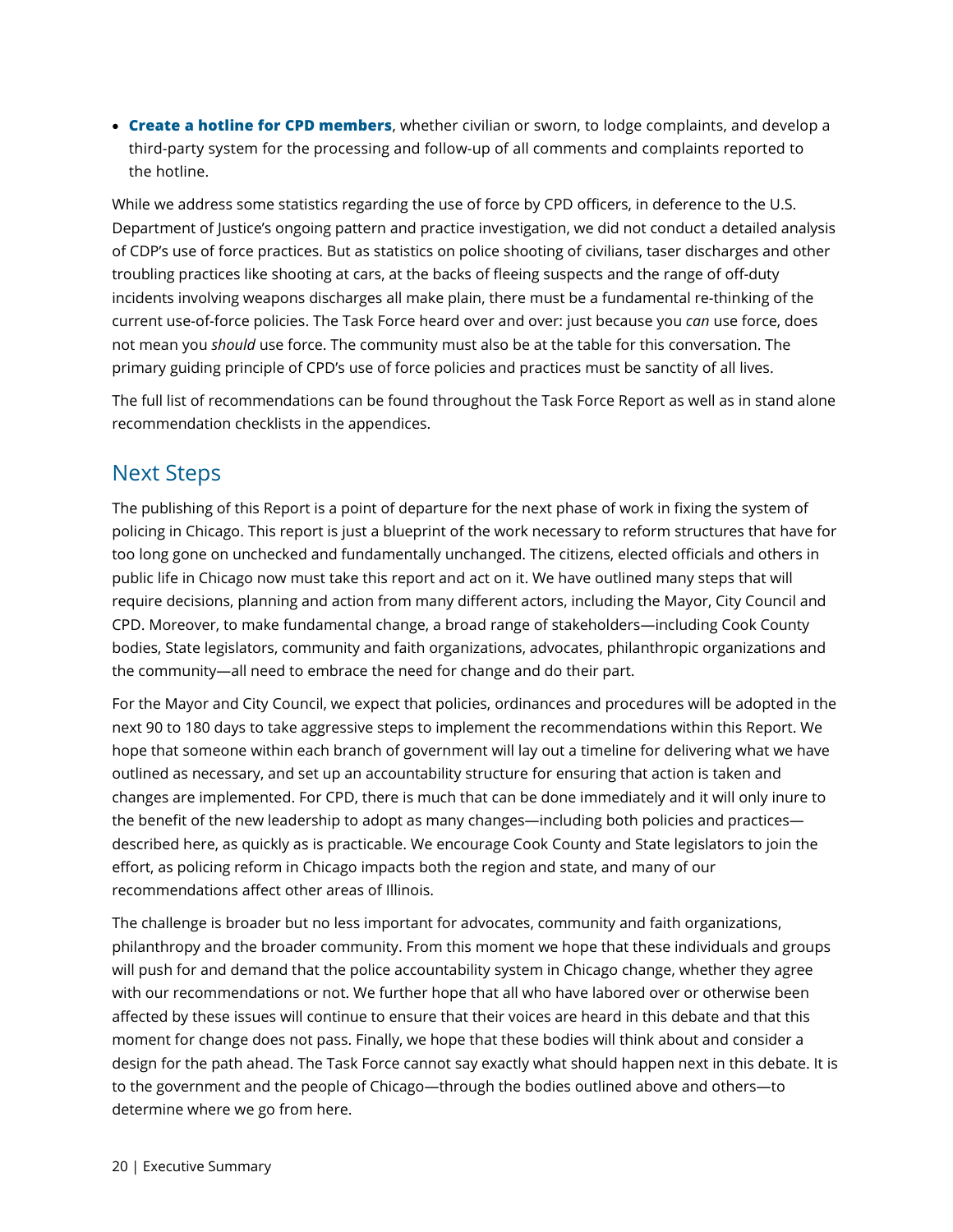## Is Real Reform Possible?

Reform is possible if there is a will and a commitment. But where reform must begin is with an acknowledgement of the sad history and present conditions that have left the people totally alienated from the police, and afraid for their physical and emotional safety. And while many individuals and entities have a role to play, the change must start with CPD. CPD cannot begin to build trust, repair what is broken and tattered unless—from the top leadership on down—it faces these hard truths, acknowledges what it has done at the individual and institutional levels and earnestly reaches out with respect. Only then can it expect to engage the community in a true partnership.

## Endnotes

<span id="page-20-0"></span><sup>1</sup> Comment from Sullivan High School Community Forum (Feb. 25, 2016).

- <span id="page-20-1"></span><sup>2</sup> Quinn Ford, Cops: Boy, 17, Fatally Shot by Officer After Refusing to Drop Knife, Chicago Tribune (Oct. 21, 2014), *available at* http://www.chicagotribune.com/news/local/breaking/chi-chicago-shootings-violence-20141021-story.html.
- <span id="page-20-2"></span>3 *Id*.

- <span id="page-20-4"></span><sup>5</sup> Mark Berman, Why Did Authorities Say Laquan McDonald Lunged at Chicago Police Officers? Washington Post (Nov. 25, 2015), *available at* https://www.washingtonpost.com/news/post-nation/wp/2015/11/25/why-did-authorities-say-laquan-mcdonald-lungedat-chicago-police-officers/.
- <span id="page-20-5"></span><sup>6</sup> As reported by Detective David Marsh who interviewed the various responding officers, including Van Dyke. *See* Case Supplementary Reports, *available at* http://www.nbcchicago.com/investigations/Laquan-McDonald-Police-Report-Dashcam-360644211.html.
- <span id="page-20-6"></span> $^7$  All of these officers and others are the subject of an investigation being conducted by the City's Office of Inspector General.
- <span id="page-20-7"></span>8 The Working Group members are identified in Appendix 2.
- <span id="page-20-8"></span> $^9$  The Civic Consulting Alliance provided invaluable staffing to support the Task Force. The research team disseminated hundreds of law enforcement policies from across the nation, consent decrees involving other cities and research reports from a variety of leading experts and organizations. As part of its work, the Task Force also made over 100 data and document requests to the City of Chicago. Many are available on the Task Force website at https://chicagopatf.org/resources/research-documents/
- <span id="page-20-9"></span> $10$  The individuals interviewed by the Working Groups are identified in Appendix 3.
- <span id="page-20-10"></span><sup>11</sup> Comment from Pamela Hunt, Mt. Vernon Baptist Church Community Forum (Feb. 2, 2016).
- <span id="page-20-11"></span><sup>12</sup> Data provided by IPRA.
- <span id="page-20-13"></span><span id="page-20-12"></span><sup>13</sup> United States Census Bureau, QuickFacts, Chicago, Illinois, *available at* http://www.census.gov/quickfacts/table/PST045215/1714000*.* <sup>14</sup> *Id*.
- <span id="page-20-14"></span><sup>15</sup> CPD Traffic Stops and Resulting Searches in 2013, ACLU of Illinois (Dec. 2014), *available at* http://www.aclu-il.org/wpcontent/uploads/2014/12/Report-re-CPD-traffic-stops-in-2013.pdf.
- <span id="page-20-15"></span><sup>16</sup> Stop and Frisk Practices in Chicago, ACLU of Illinois (Mar. 2015), *available at* http://www.aclu-il.org/wpcontent/uploads/2015/03/ACLU\_StopandFrisk\_6.pdf.
- <span id="page-20-16"></span><sup>17</sup> Wesley G. Skogan, Chicago Community Survey, Preliminary Survey of Findings (Dec. 29, 2015). The survey respondents were "selected from randomly chosen residential addresses throughout the city. They were questioned in their homes by professional interviewers from the Survey Research Laboratory of the University of Illinois-Chicago.

<span id="page-20-19"></span> $^{20}$  *Id.* 

<span id="page-20-20"></span> $21$  *Id*.

<span id="page-20-21"></span> $^{22}$  *Id.* 

<span id="page-20-3"></span><sup>4</sup> CBS2 Chicago, Marissa Bailey reporting (Oct. 21, 2014); ABC7 Chicago, Tanja Babich reporting (Oct. 21, 2014).

<span id="page-20-17"></span> $18$  *Id.* 

<span id="page-20-18"></span> $19$  *Id.*